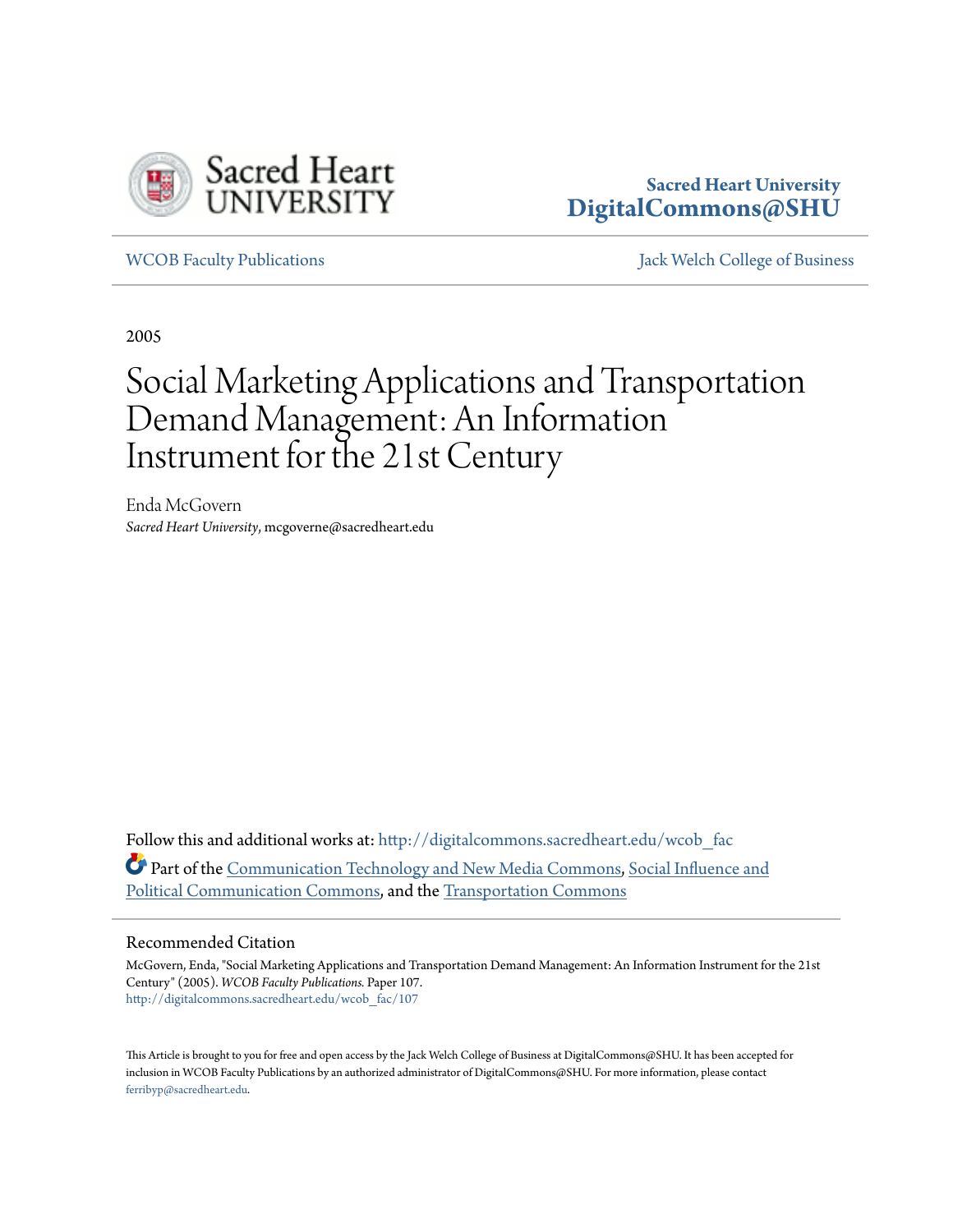# Social Marketing Applications and Transportation Demand Management: An Information Instrument for the 21st Century

*Enda McGovern, Institute of Transportation Studies, University of California, Berkeley*

## Abstract

*Concern has been expressed by planners and policy-makers that the "add capacity" strategy used in building more roads to resolve traffic-induced problems is no longer a feasible option. This article explores private transport behavior in understanding how users can be persuaded to adopt a more blended approach (i.e., integrating car, public transportation, and alternative modes on a daily basis). The research methodology adopted focus groups and travel diaries in presenting a number of social marketing message appeals aimed at inducing a change in participants' travel behaviors. While weaknesses are identified in the social marketing materials, this*  research concludes that social marketing as a stand-alone intervention program is *not capable of persuading people to alter their overdependency on car use. Nonethe*less, participants did acknowledge that the messages were informative and helpful in *educating them on transportation issues. The research suggests that social marketing programs could be of value as information instruments in support of transportation demand management (TDM) policies. Such programs can function as an effective channel of communication in building dialog and garnering wider public support of*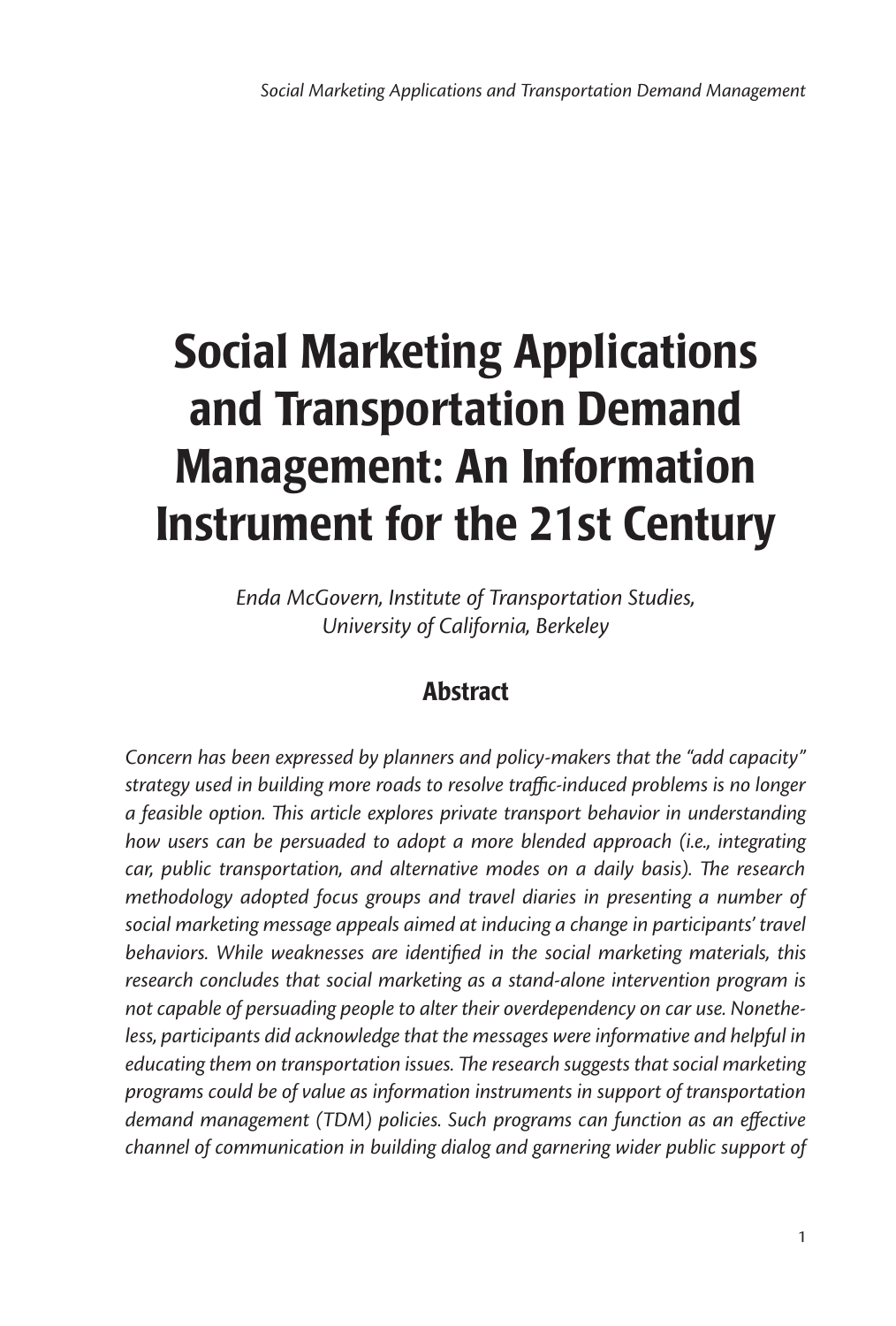*demand management policy and in delivering important transportation messages directly to commuters.* 

## Introduction

Understanding a role for TDM is part of the problem facing policy-makers in truly determining the right course of action on transportation policy in the coming decades. How can TDM fit into the new horizon in dealing with transportation problems, given the perceived success to date of the "add-capacity" strategy? While there is an abundance of quantitative data available on this topic, in-depth qualitative data looking at the broader issues associated with transport behavior are somewhat scarce. This article attempts to contribute to the qualitative data construct by adopting focus group discussions and travel diary analysis as the methods of data collection.

An overview of the car industry in reference to its continued growth in numbers and applications worldwide is discussed. Social marketing theory is briefly reviewed in considering why the marketing principles adopted in everyday commercial applications cannot be used to better effect in situations where it may be particularly beneficial to society at large. In looking at the continued escalation of car use and associated travel behavior, this article presents a number of topics developed by the research participants as inhibiting their ability to more readily adopt other modes of sustainable transportation, such as public transportation, cycling, or walking.

## Transport Behavior

In looking at concerns in the area of transportation, whether they are attributed to congestion, pollution, human health, or issues of safety, there are two general ways to reduce the economic, social, and environmental costs of transportation activities (Litman 2003). The first is to reduce impacts per unit of vehicle travel, generally in the form of developing engineering solutions by building more efficient road capacity or by other means, such as new innovative vehicle designs. The second approach is directed at the travel behavior element by either observing a reduction in total vehicle travel or by encouraging a reconfiguration of existing travel behavior in better utilizing the available transportation resources at hand. The general term for this is transportation demand management (TDM). This article focuses on the second approach in understanding how social marketing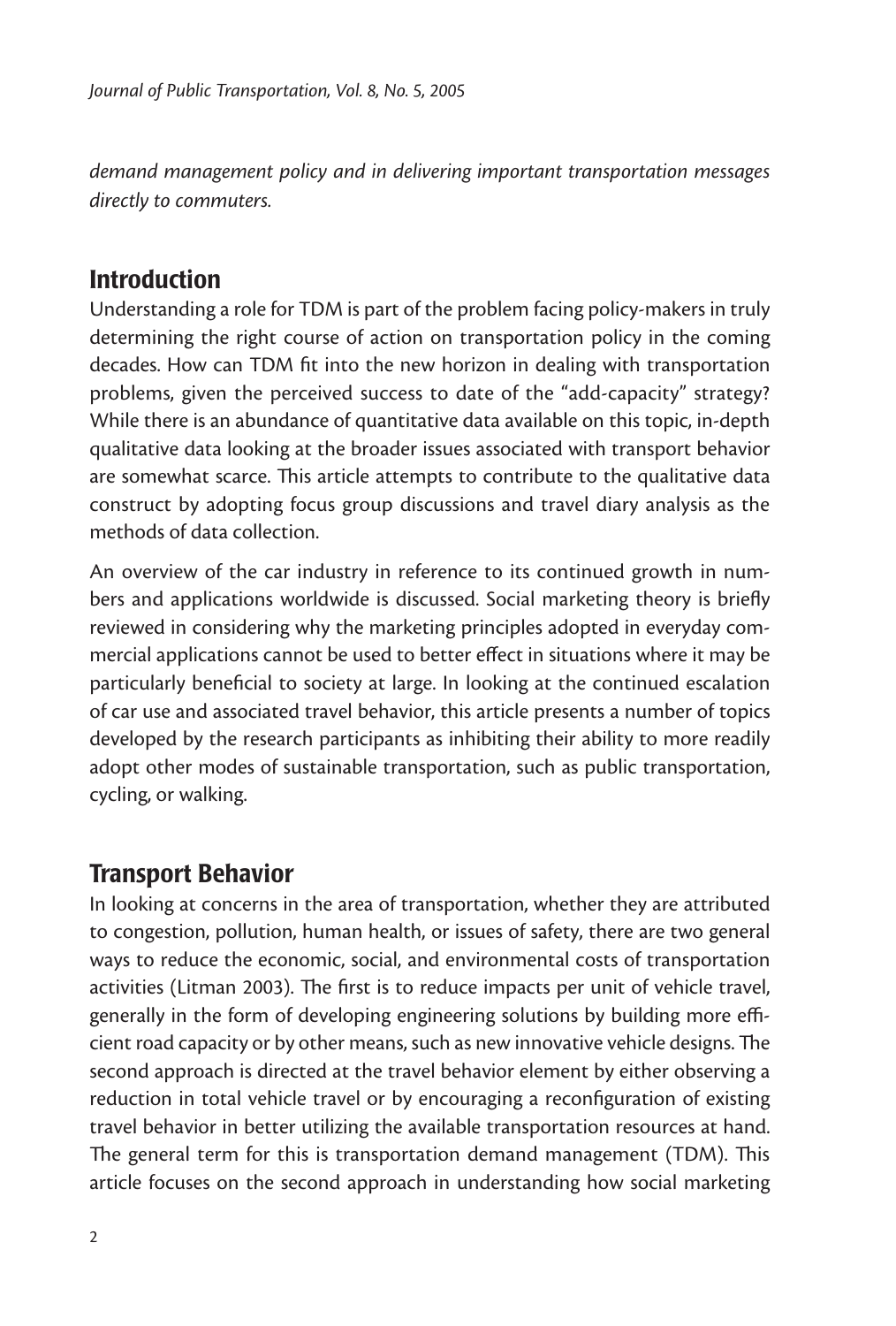can make a positive contribution in determining more sustainable travel behavior decisions.

## The Car Industry

At the end of 2000, there were more than 24 million cars registered in the UK, double the number registered in 1975. Over 70 percent of British households had regular use of a car in 1998–2000, and ownership was well spread among different sectors of the population (Social Trends 2002). In North America, some 16.6 million new cars and light trucks were delivered in 2003 alone as the auto industry overcame major obstacles, such as the war in Iraq, global economic uncertainty, oil production shortfalls and price spikes, and overcapacity, to record its fourth best year ever in total sales (Brandweek 2004). From 1950 to 1990, the number of vehicles in use worldwide grew from approximately 75 million to around 675 million (OECD 1997). While this period coincides with an improvement in economic conditions enjoyed by industrialized countries, it could therefore be speculated that the growth in car ownership was primarily linked to advances in prosperity, independence, and security. However, this shift in modal choice has created numerous problems for the environment.

*Motor vehicle use is now generally recognized as the source of more air pollution than any other single human activity* (Wiederkehr 1995:4).

Between 1990 and 2002, the levels of greenhouse gas emissions decreased in most sectors across the 15 countries of the European Union (EU-15), namely energy supply, industry, agriculture, and waste management. However, greenhouse emissions from transport-induced behavior actually increased by 22 percent in this same period (European Environment Agency 2004).

In the first few years of the 21st century, aside from the yet-to-be measured impact on travel behavior from the recent increases in the price of oil resulting in higher gas prices at the pumps, there seems to be little evidence to suggest that this phenomenon is about to decline. On the contrary, all indicators point to a protracted upswing in the utilization of private transport over the coming decades with few ideas forthcoming on how this may be contained. To cater to this ongoing demand across Europe, the length of the motorway network in the EU-15 grew by more than 25 percent between 1990 and 1999 to total nearly 50,000 km in 1999. As for the length of the rail network, identified as an alternative sustainable mode of public transportation, it contracted by 4 percent in the 1990s and by 1999 was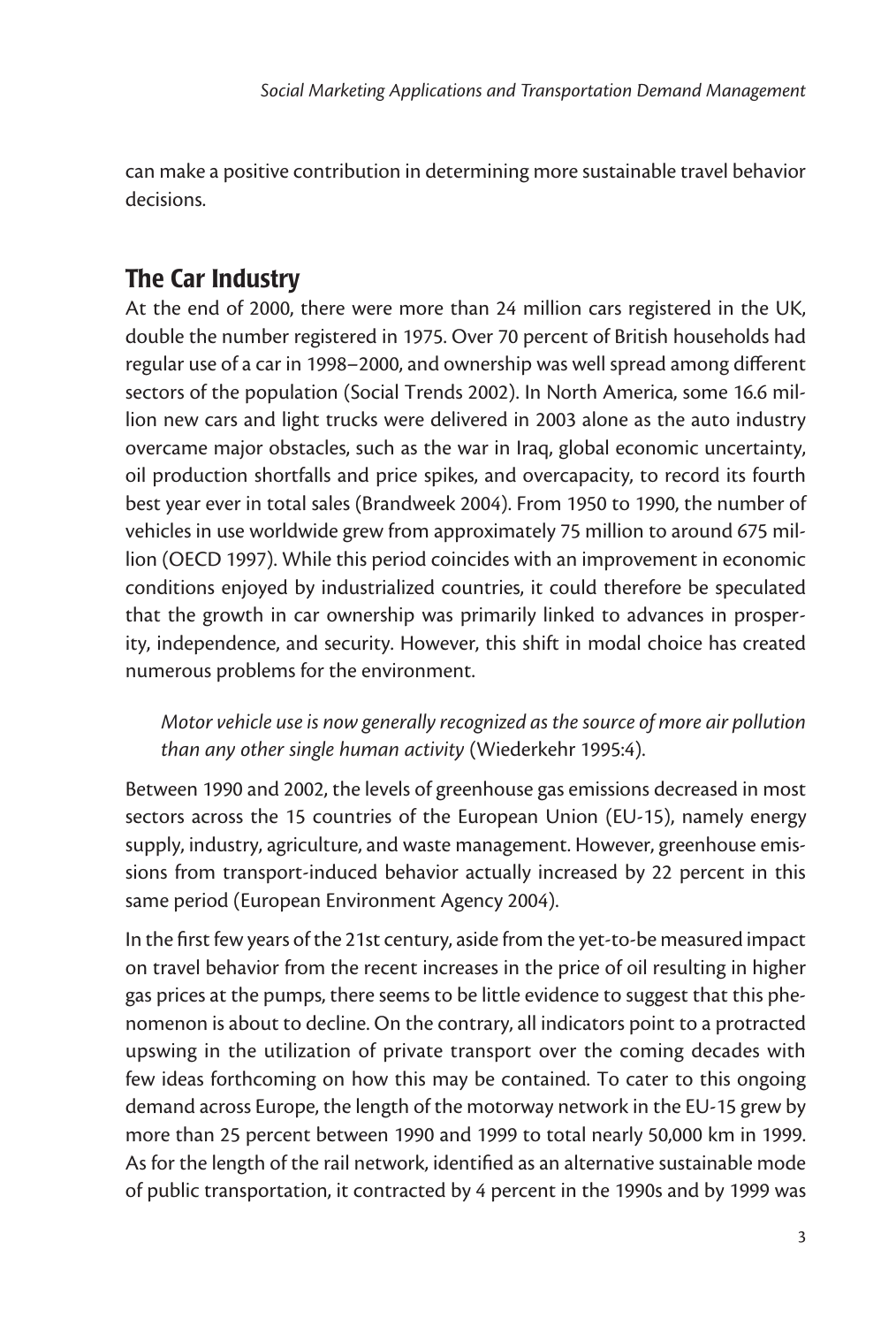just less than 154,000 km (Eurostat 2002). European statistics for 2000 record the UK as having 419 passenger cars per thousand citizens while the EU-15 average for the same year is recorded at 469 cars per thousand citizens (Energy & Transportation DG 2002).

Another consequence of the continued growth in the use of private transportation is that individual access to motorized forms of transport has emerged as an important icon of progress in modern democratic societies. Consequently, the freedom of movement associated with access to this personal form of mobility is hard to suppress without fear of a hostile response from users.

*Individual mobility is a cherished feature of the lifestyle in the economically affluent societies, satisfied by the ownership of one or more automobiles* (Bauer 1996:686).

As a result national governments have been somewhat slow to challenge this behavior and have sought to stay clear of any obvious assault (e.g., punitive restrictions) on those people who adopt private transportation. The introduction of congestion charging, launched in central London in February 2003, was viewed as an exceptional public policy decision in dealing with London transportation problems by the designated public authority (Transportation for London 2003).

Instead, many governments offer their continuous support of the add-capacity strategy, namely the belief that transportation problems can be solved by simply building greater capacity into the infrastructure. However, recent evidence compiled by the Texas Transportation Institute (2004) would contradict this. The institute examined data collected from 1982 to 2002 in its analysis of 85 urban areas situated across the United States. The institute concluded that there are only a small number of areas, five in total, where travel demand was closely matched by the ability to supply adequate road capacity to meet this demand (see Figure 1). In the remainder of the areas, the Institute concludes that the level of demand has far outstripped the ability to construct an adequate capacity of supply to sufficiently meet this demand, allowing a 10-year timeframe from conception to completion for the majority of major road construction projects. The research suggests that there needs to be a corresponding growth in supply capacity at a rate slightly greater than travel growth to maintain constant travel times. However, this is not a workable solution, as it would require such road capacity to be constructed prior to the demand forming. This also makes the assumption that the add-capacity strategy is the only solution applied in attempting to address mobility concerns.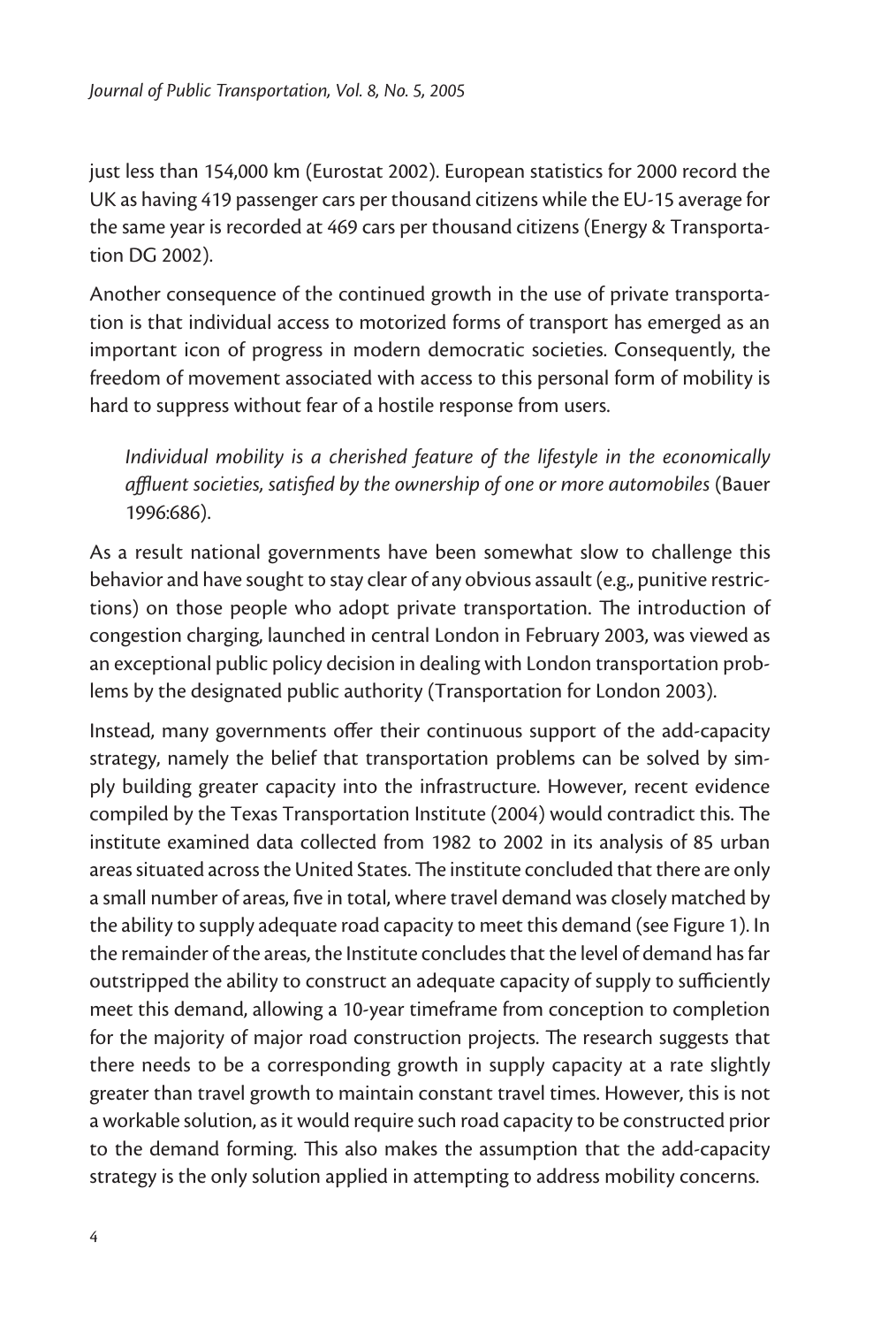

Figure 1. Road Growth and Mobility Level (TTI 2004)

## Social Marketing

Many marketing academics believe that the adoption of marketing theory in programs of social change can enhance the potential for success and, in many cases, is actually an integral part of their success. How can marketing theory therefore help foster a modified change in travel behavior, particularly in regard to encouraging the adoption of sustainable modes of transportation? Before one can consider the answer to this question, an understanding of where this area of research lies within the general field of academic marketing needs to be considered.

Presently there is a plethora of marketing terms that could be used in reference to this article. Among the terms commonly used are ecological marketing, social marketing, sustainable marketing, environmental marketing, and green marketing. Definitions of each are listed in the Table 1.

Source: Texas Transportation Institute 2004.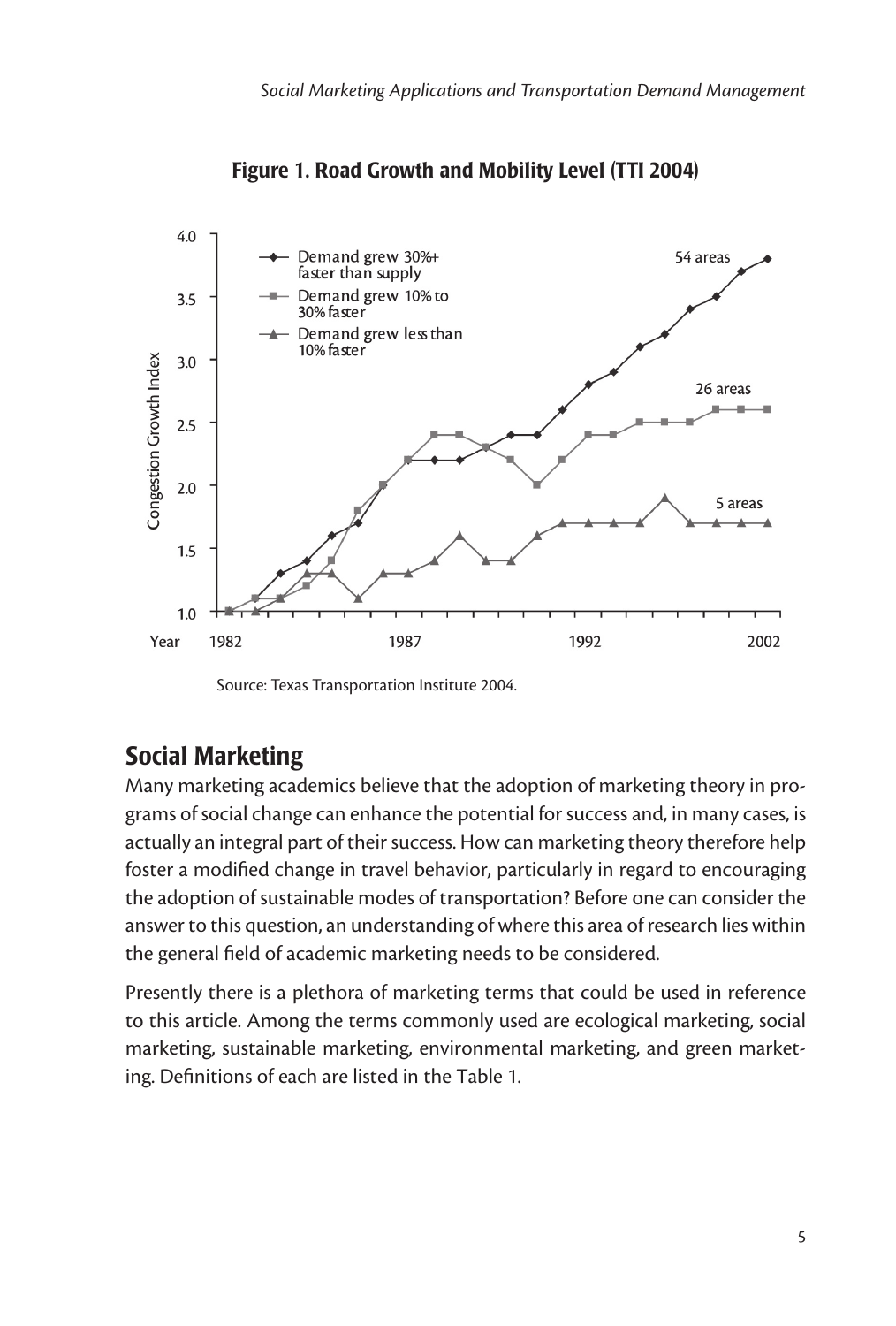| Term                       | <b>Definition</b>                                                                                                                                                                                                                                                                        |
|----------------------------|------------------------------------------------------------------------------------------------------------------------------------------------------------------------------------------------------------------------------------------------------------------------------------------|
| Marketing                  | Human activity directed at satisfying needs and wants through exchange<br>processes (Kotler 1980:10).                                                                                                                                                                                    |
| Social Marketing           | The application of commercial marketing technologies to the analysis,<br>planning, execution, and evaluation of programs designed to influence the<br>voluntary behavior of target audiences in order to improve their personal<br>welfare and that of their society (Andreasen 1995:7). |
| Green Marketing            | The management process responsible for identifying, anticipating and<br>satisfying the requirements of consumers and society in a profitable and<br>sustainable way (Peattie 1992:11).                                                                                                   |
| Sustainable<br>Marketing   | Marketing efforts that are not only competitively sustainable but are also<br>ecologically sustainable (Sneth and Parvatiyar 1995:6).                                                                                                                                                    |
| Environmental<br>Marketing | Marketing activities that recognize environmental stewardship as a<br>business development responsibility and business growth opportunity<br>(Coddington 1993:58).                                                                                                                       |

#### Table 1. Definition of Terms

Any of the terms in Table 1 could be applied to the main theme of this research. Kotler (1979) argues that the objective of social marketing "is not to maximize consumption, consumer satisfaction, or consumer choice: The objective is to maximize the quality of life" (p. 85). Social marketing in its own right has become recognized only in the past two decades and is identified as the sector of marketing most applicable to this topic of interest.

Attempting to modify or alter people's behavior lies at the core of social marketing theory. In its formative years, social marketing was associated primarily with problems directly related to health. While much of the social marketing focus on health matters continues today, there have been continuing attempts to broaden its applications into other areas such as the planting of more trees, issues of child safety, and encouraging households to recycle (Andreasen 1995).

Implementing social marketing programs can be viewed as a policy option in fostering a sustainable transportation strategy. Such programs would be best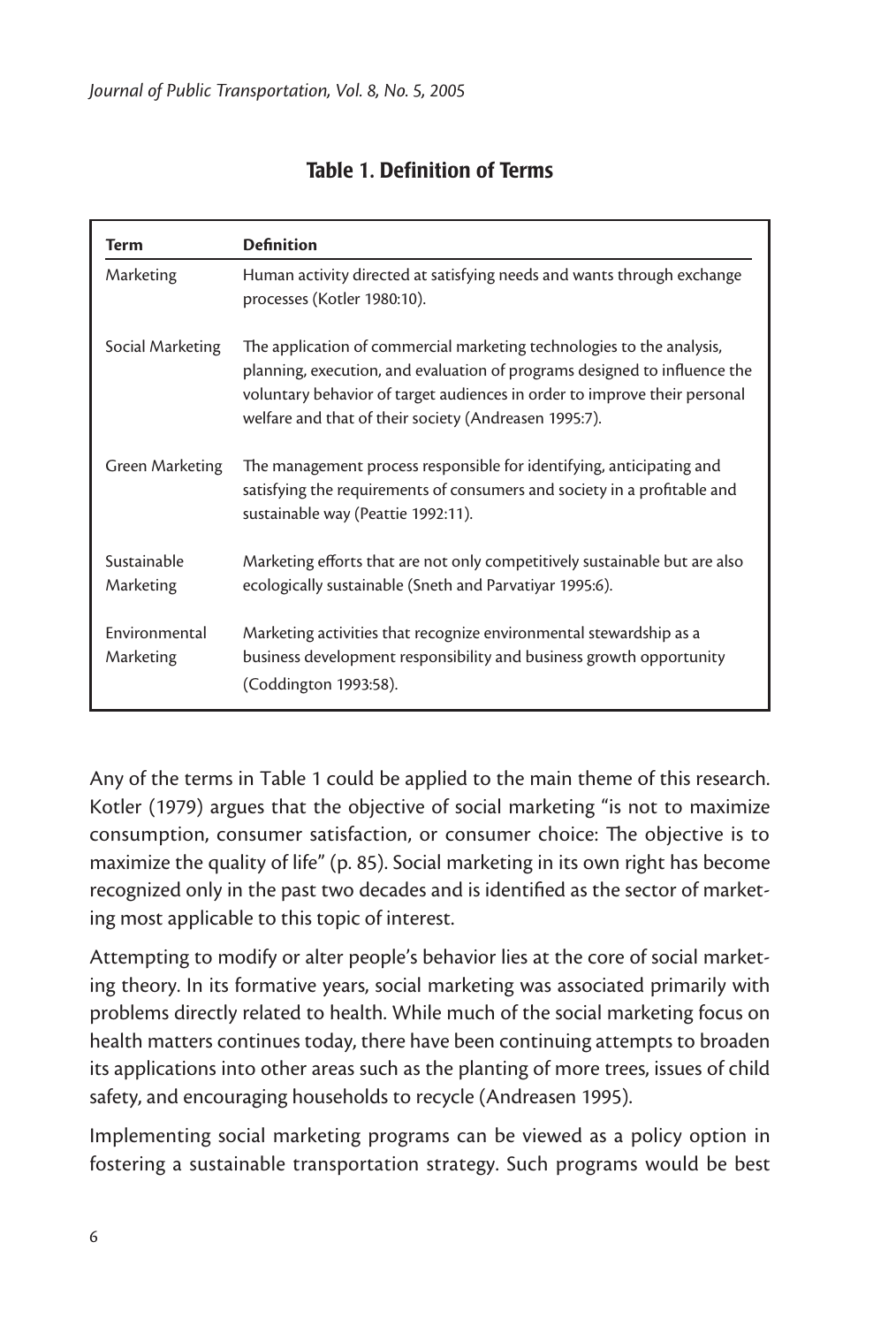described as information instruments in comparison to alternative instruments such as economic, regulatory, or cooperation (United Nations 2002).

*The choice of transport modes, the acceptance of policy measures and the use of vehicles can be improved through moral suasion and transport-related education* (United Nations 2002).

Providing relevant information that is targeted at individual travel behavior decisions can serve as a basis for more rational transportation decisions, and this is a prime focus of such approaches as 511.org, a free phone and web service that is being rolled out across the United States. The program consolidates transportation information into a one-stop resource, providing up-to-the-minute local information on traffic conditions, incidents and driving times, schedules, route and fare information for public transportation services, instant carpool and vanpool referrals, and bicycling information. The service is available 24 hours a day, 7 days a week. By the end of 2005, it is estimated that 511 will be operating in 25 states and that 50 percent of the U.S. population will have access to it (511 Deployment Coalition 2004). Communication efforts are making the public more aware of the benefits offered by the 511 service. Information instruments embrace many elements of social marketing, including public awareness campaigns, information distribution, and monitoring public attitudes on the use of such instruments in support of TDM policy.

## Research Methodology

The research described in this article specifically set out to examine the framework of decision making among transportation users when selecting a mode of travel. Could private transportation users be persuaded to consider alternative modes of travel in removing themselves from an existing habitual decision-making process (i.e., choosing to perform a behavior without deliberation)? Or could social marketing programs support demand management policies to become more effective in reducing total vehicle travel or in other ways encouraging alternative modes to be considered?

The empirical research and analysis was undertaken in the UK between 1997 and 2000, and the research methodology was divided into two phases over a period of 10 months. Phase 1 of the research program adopted focus groups as the research instrument. Phase 2 of the research entailed an in-depth examination of the participants' travel behaviors in light of reviewing social marketing messages and was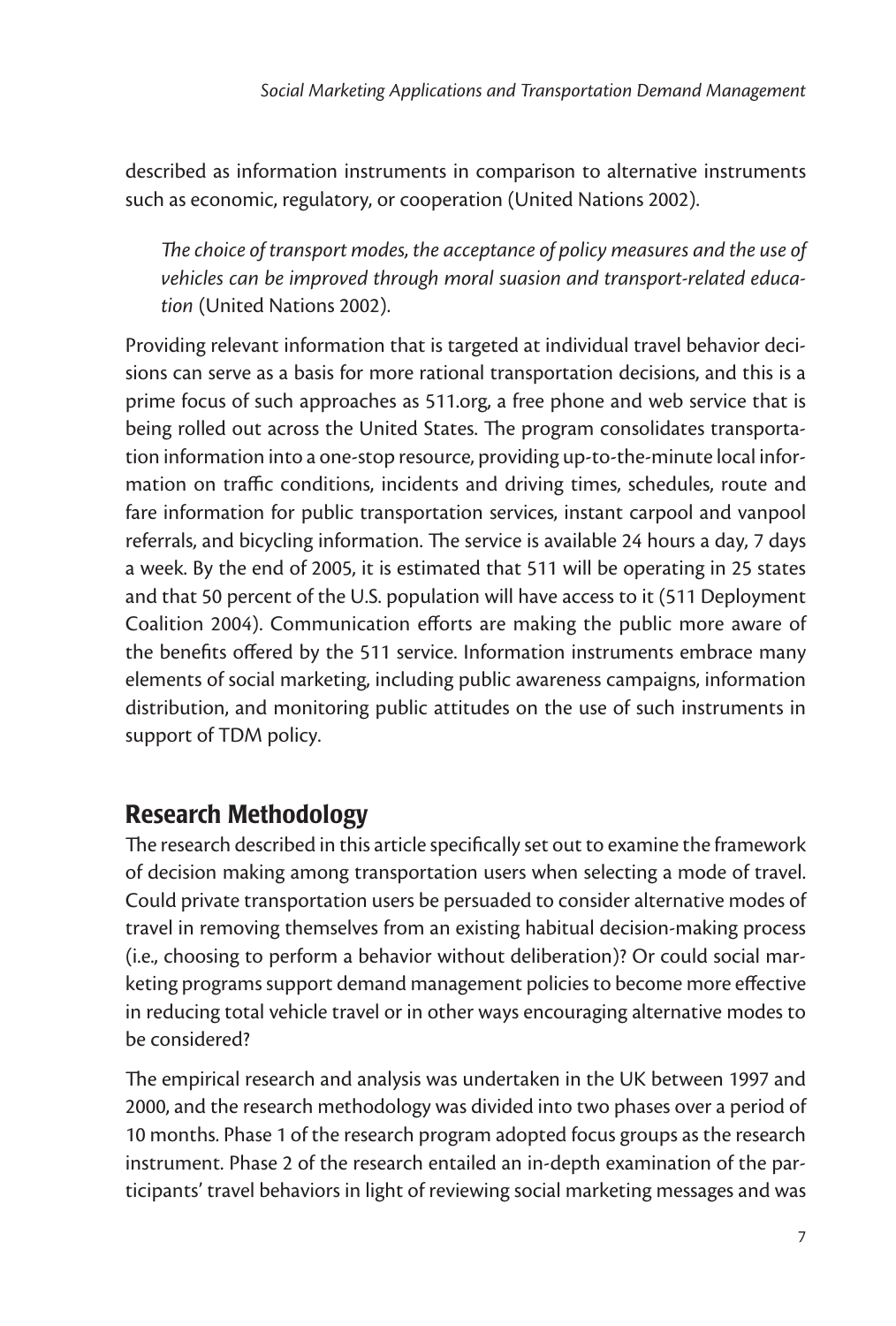undertaken by recording their travel experiences as written text in the form of a diary. It is acknowledged, for purposes of this research, that commuters did identify the car as their primary mode of transport in use.

## Site Selection

South Buckinghamshire District, located in the south of England, was identified as a suitable location for a number of reasons.

- The District was located on the outskirts of Greater London and close to many other forms of transportation, including mainline rail, underground, bus, and airline.
- A number of significant motorways passed through or alongside the boundary of the District. There are approximately 487km of roads within the District and the M40, M25, and M4 motorways all pass through the District.
- It was determined that there would be a large commuting population living within and passing through the area.

Two parishes, Hedgerley and Gerrards Cross, were identified as research sites. See Figure 2 for a map of South Bucks District showing the parish boundaries.

#### *Phase 1*

Two focus group discussions were undertaken in each parish (four in total). The procedure for selecting participants was imparted to nominated parish coordinators, as they possessed knowledge of the local community and were familiar with the people who might participate in a research program. This kind of sampling is often referred to as judgmental or purposive sampling; that is, the sample elements are handpicked because it is expected that they can serve the research purpose (Churchill 1995). It was emphasized, through written guidelines passed to both co-coordinators, how essential it was for the selection procedure to be undertaken on an impartial basis as it was important to recruit a cross section of the population of interest. A broad cross section in age span was achieved, with ages ranging from 14 years to 76 years of age. Of the 34 people who participated in the research, 17 were female and 17 male—an equal split between genders. Overall, the sample set was deemed to be a fair representation of the demographic profile of each parish.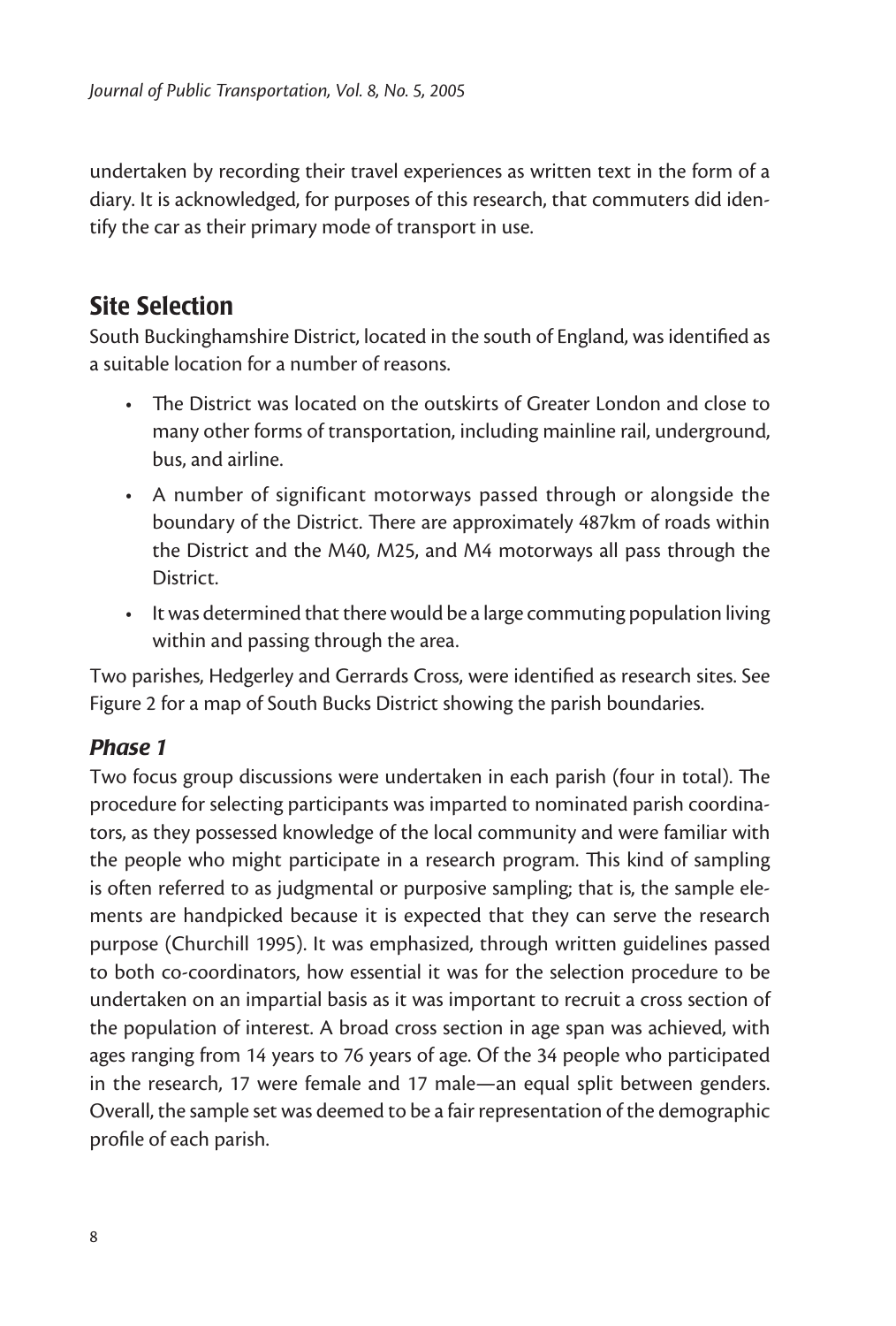

Figure 2. Map of South Bucks District

Source: South Bucks District Council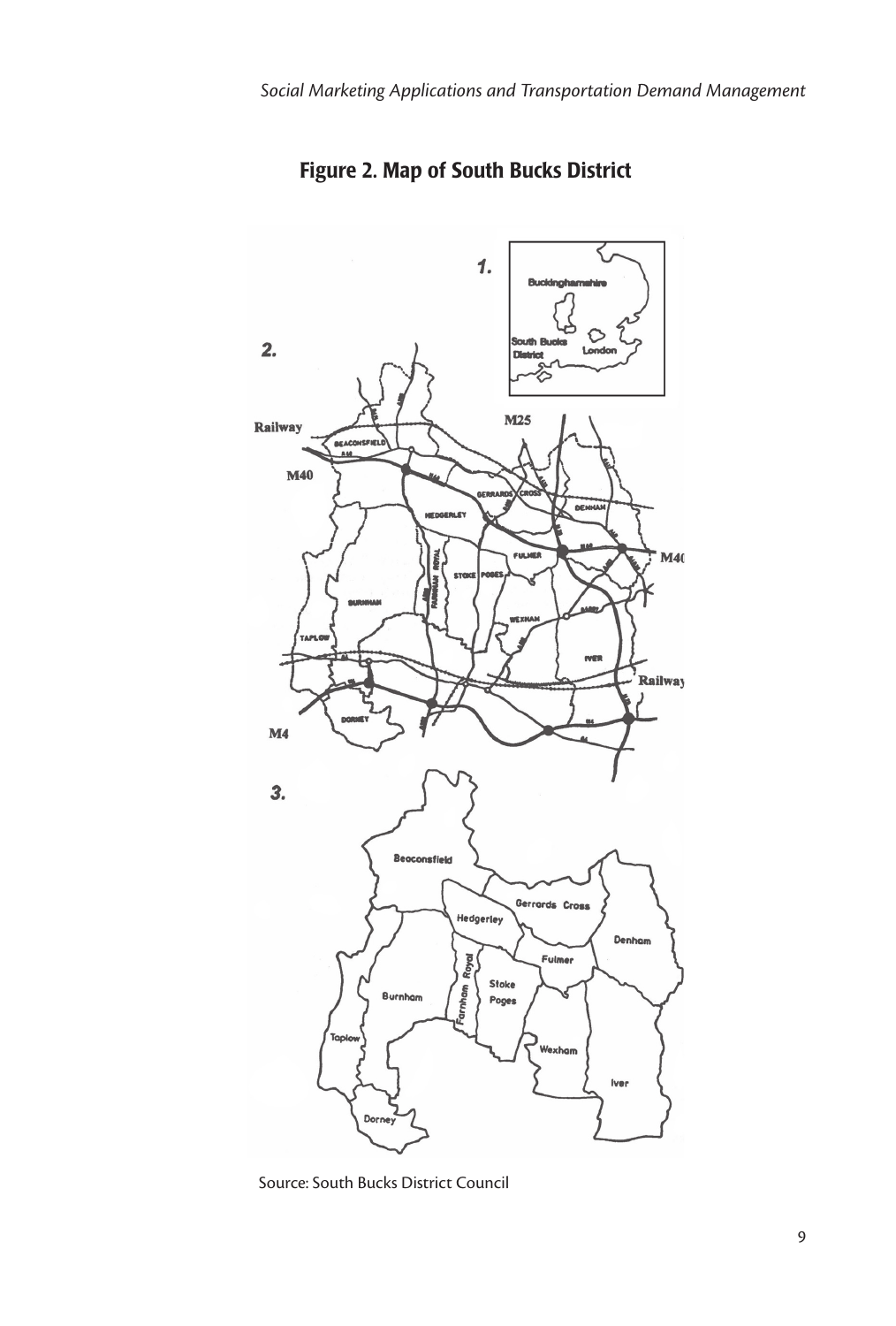#### *Phase 2*

The primary objective of Phase 2 was to further advance the quality and depth of the data acquired in Phase 1. A total of 24 households agreed to participate in Phase 2. The households were drawn from the original sample of 34 respondents. The research instrument adopted for Phase 2 was a travel diary in which respondents recorded travel history and, where possible, provided a narrative of why certain travel choices were made. A 10-week research timeframe was adopted and each household was required to record approximately 4 weeks of travel behavior during the 10-week period.

Initially, participants were asked to fill out a one-week diary cataloging the household's typical travel journeys. This task was intended to help participants focus on scrutinizing their existing patterns of travel behavior. The main part of the diary was concerned with determining cause-and-effect relationships between a mode of transportation and the rationale for that specific modal choice. This section was divided into three separate weeks and, at the beginning of each of these periods, household members were required to open a sealed envelope that contained social marketing material in the form of message appeals. Participants were asked to view the message appeals and to record to what extent the message appeal persuaded them to amend their travel behavior at that given moment in time. Even if the comments were negative (the message appeal had little or no effect), the household was still required to undertake three journeys within that week by adopting alternatives forms of transport to the car. The diary recorded the change of mode, purpose of journey, number of people traveling, and time of travel. There also were sections for the respondent to record positive and negative outcomes, along with the opportunity to explain whether the trip change would become permanent or remain temporary. It was critical for the success of the research that the households experienced other modes of transport not normally viewed as everyday choices. Based on these direct experiences, the respondents were encouraged to develop their thoughts and insights as written text in their diaries. Brief descriptions of the message appeals are presented below.

*Message Appeal No. 1.* Two versions of this appeal were distributed to the households, one aimed at promoting the annual Don't Choke Britain (DCB) campaign and the second published by Friends of the Earth (FoE).

Don't Choke Britain is a branded public awareness campaign that runs through the month of June each year. More than 300 local authorities take part in this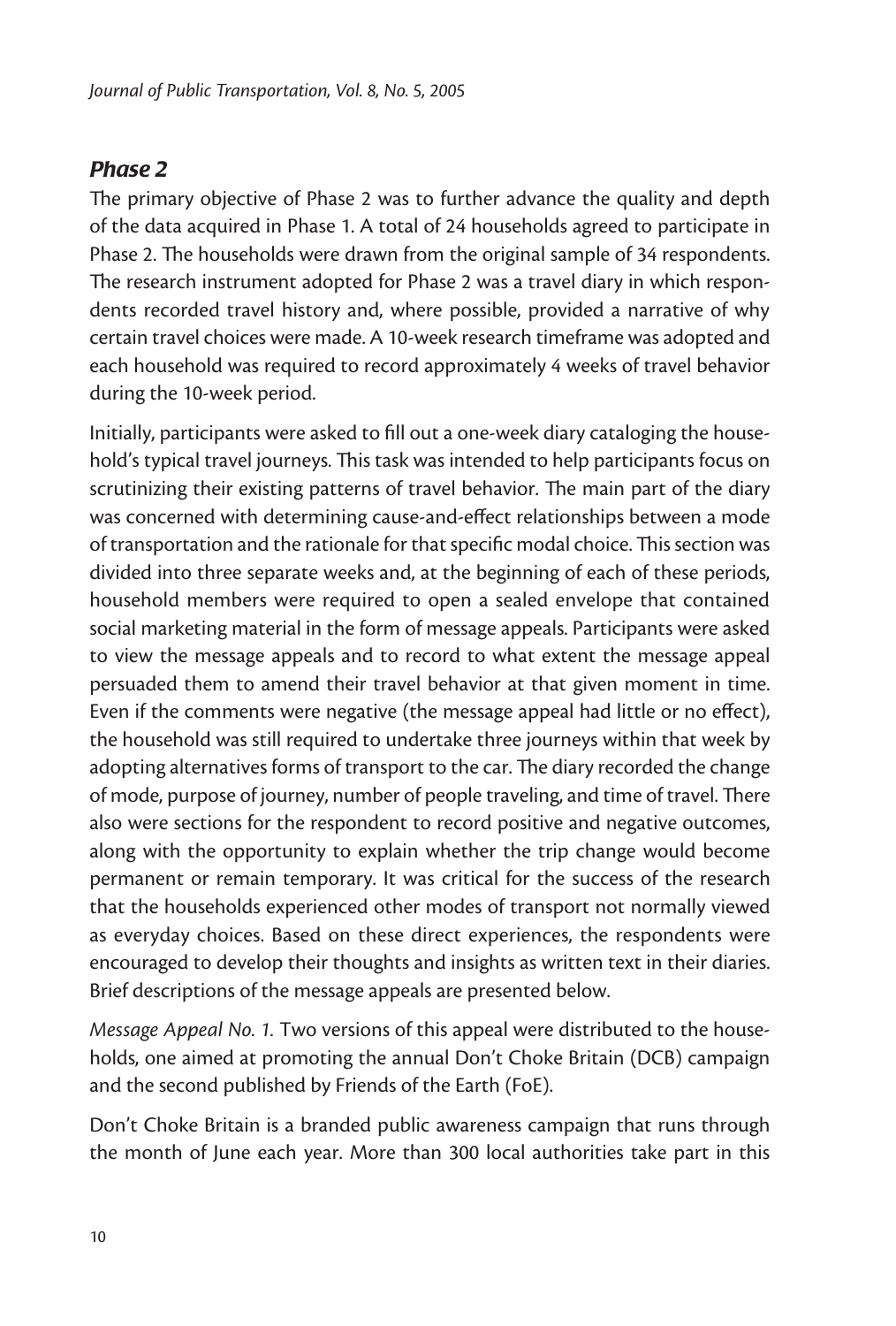"month of action." The Don't Choke Britain marketing material adopted the following wording:

*Don't Choke Britain has simple aims: less traffic congestion and less pollution, particularly in our cities. Anyone can take part, very simply, by giving your car a holiday. Don't Choke Britain invites you to find another way of getting around on at least one day a week during June. Take a bus or train, walk or cycle, or share a car—everyone can do it!*

The campaign's main message is to encourage participation in any one of the programmed events and thereafter to consider maintaining the resultant change in travel behavior. Examples of programmed events included:

- National Bike Week
- Green Transport Week (including Car Free Day)
- Walk to School Week

The second message appeal was in the form of a leaflet entitled "Cars Cost the Earth," published by the FoE. The leaflet (see Figure 3), produced as part of the



Figure 3. "Cars Cost the Earth" Front Cover

Source: Friends of the Earth (England, Wales, and Northern Ireland) 1996.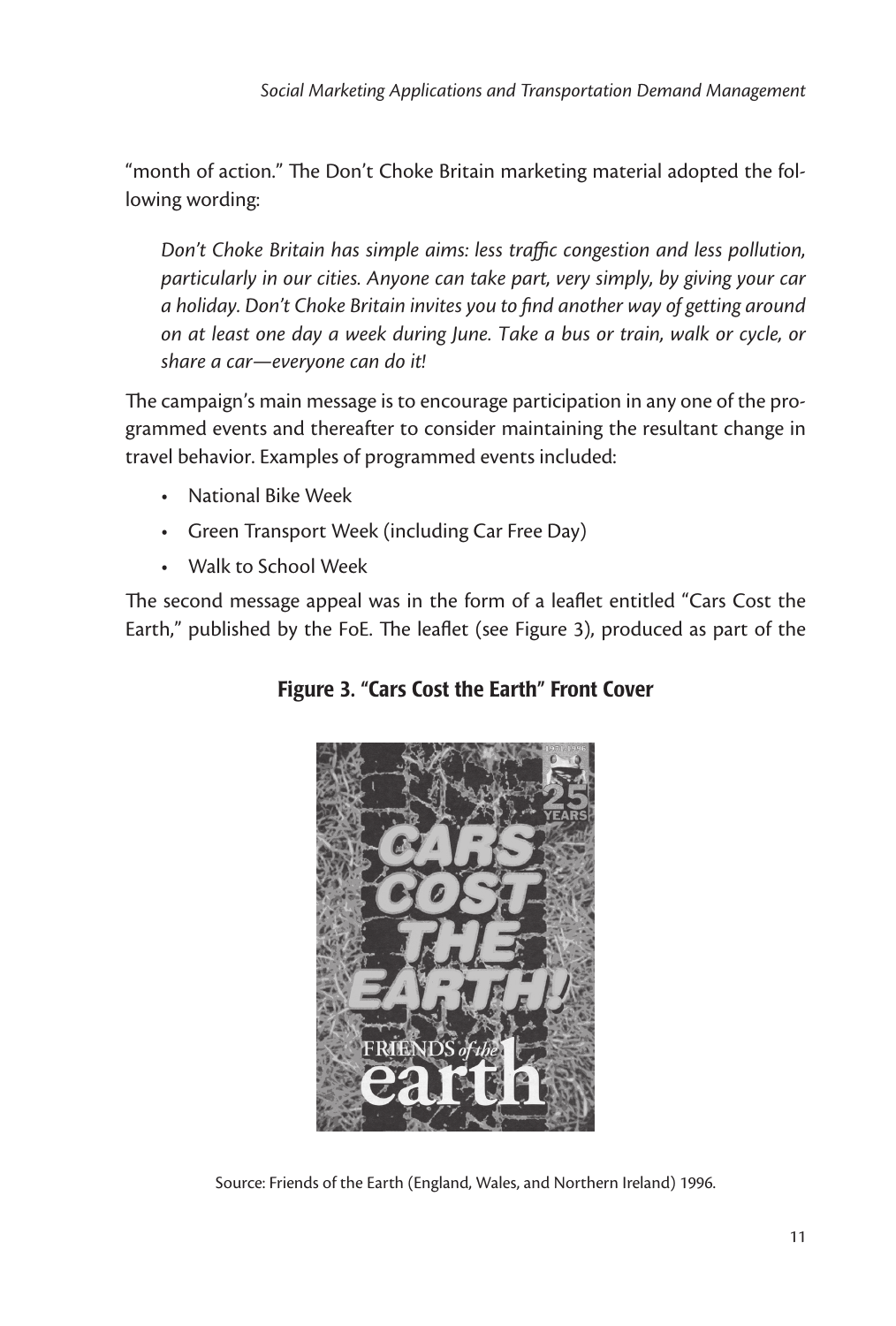FoE's 25-year celebration, was 20 pages in length and more detailed than the DCB material. The principal message it conveys is: "It is time to rethink the way we travel, to reduce the number of cars on the road and to improve facilities for alternative ways of getting about such as walking, cycling and public transportation."

*Message Appeal No. 2.* This appeal consisted of a video entitled *There is Another Way: TravelWise*, which was produced by Buckinghamshire County Council and presented by the comedian Bill Oddie. The video is 10 minutes long and looks at traffic problems in the County of Buckinghamshire. Advice is provided on how to adopt a friendlier environmental mode of transport behavior. Most of the video was filmed in locations across Buckinghamshire, and this was considered beneficial if respondents, when viewing the video, identified locations with which they were familiar. A segment of the transcript is provided below.

*Consider using the bicycle as an alternative form of travel. More bicycle lanes are being built and are becoming popular for both recreational and commuter use. They offer you the freedom to avoid congestion and enjoy the outdoors in a very relaxed manner.* 

*Message Appeal No. 3.* The final appeal took the form of a poster. A random selection of two posters from a total of four was chosen for each household. Each poster depicted a different theme and graphical imagery and in all cases photography was used to emphasize or support the message content. Wording used in each of the posters is provided in Table 2.

| <b>Poster Number</b> | Wording                                                          |
|----------------------|------------------------------------------------------------------|
|                      | Mummy, Why Do the School Run When We Can WALK?                   |
|                      | 50% of all car journeys are less than 2 miles.                   |
| $\mathcal{P}$        | Daddy, What Did You Do In the War Against POLLUTION?             |
|                      | Cut car use, cut car pollution.                                  |
| 3                    | Get Home With Your Eyes Closed (Take the Train).                 |
|                      | Cut car use, cut car pollution.                                  |
| 4                    | When You Leave Your Car At Home, You Can Really Motor (by Bike). |
|                      | Cut car use, cut car pollution.                                  |

#### Table 2. Poster Wording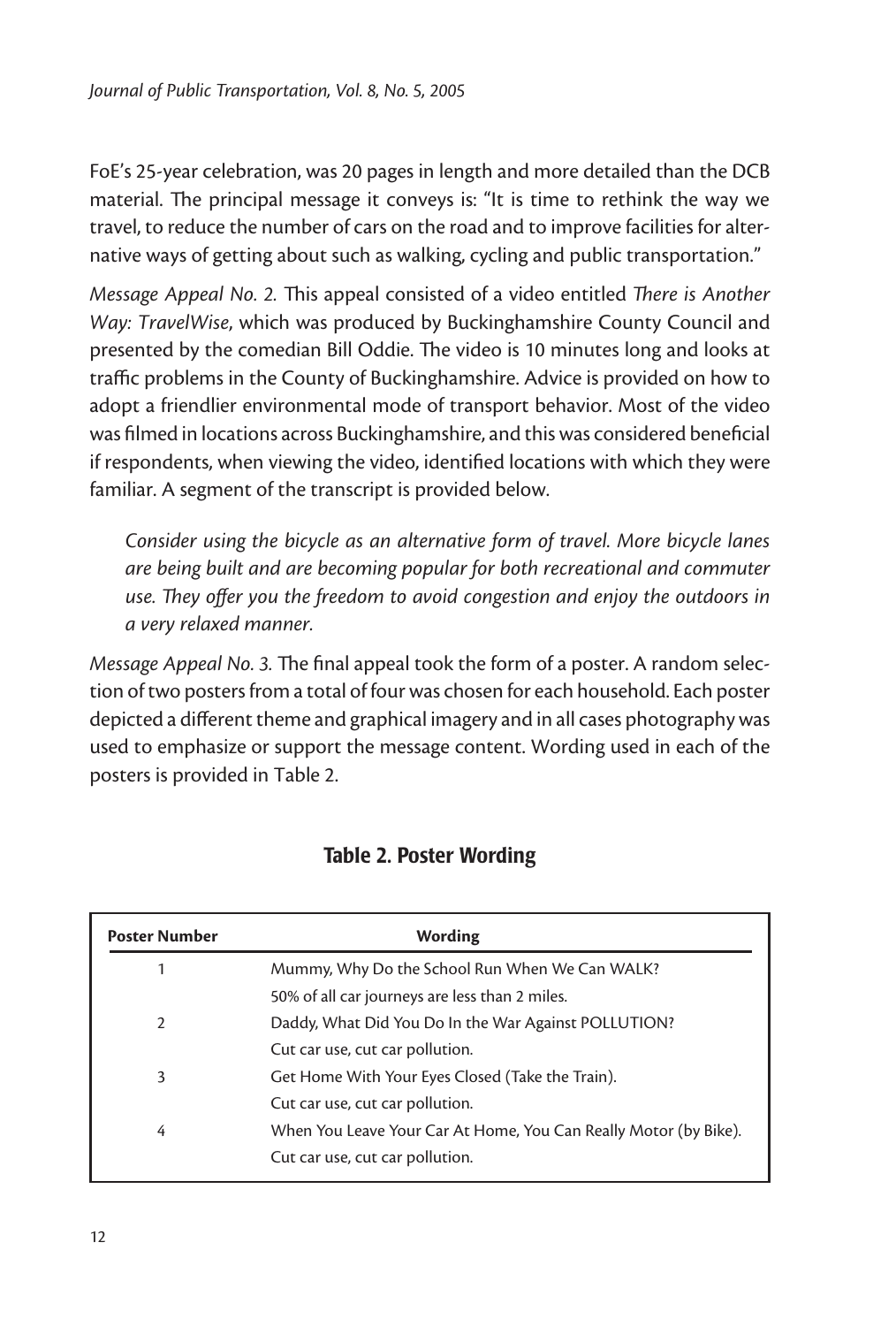These posters were designed by the Essex County Council as part of their Travel-Wise public information program and were widely displayed on buses throughout the County.

## Data Analysis

This author adopted the framework concept (Ritchie and Spencer 1994) for this research program. This analytical process involves a number of distinct though highly interconnected stages. It was developed for use with applied qualitative research through its requirements to meet specific information needs and its potential for actionable outcomes. The five key stages to qualitative data analysis involved in the framework concept are:

- 1. Familiarization
- 2. Identifying a thematic framework
- 3. Indexing
- 4. Charting
- 5. Mapping and interpretation

These five stages can act as pathways for the analyst to refer to during the ongoing analysis of the data. Constantly working and reworking the data by sorting, sifting, and charting will enable the analyst to be creative and imaginative yet still maintain control of the material. These stages can be presented in a number of different ways and include familiarization, cataloging, conceptualization, and linkages among others.

Ritchie and Spencer (1994) remark:

*…although systematic and disciplined, it (the "framework") relies on the creative and conceptual ability of the analyst to determine meaning, salience and connections. Real leaps in analytical thinking often involve both jumping ahead and returning to rework earlier ideas (p. 177).* 

When the focus groups were completed, the cassette tapes were given to a professional transcriber who converted the narrative to text. The author then started scrutinizing the text in detail to identify a thematic framework. This was undertaken using a color-coding system as a form of indexing. In each focus group, themes were identified and traced by marking the conversation with the same color throughout the body of the text. This was a very efficient way of pouring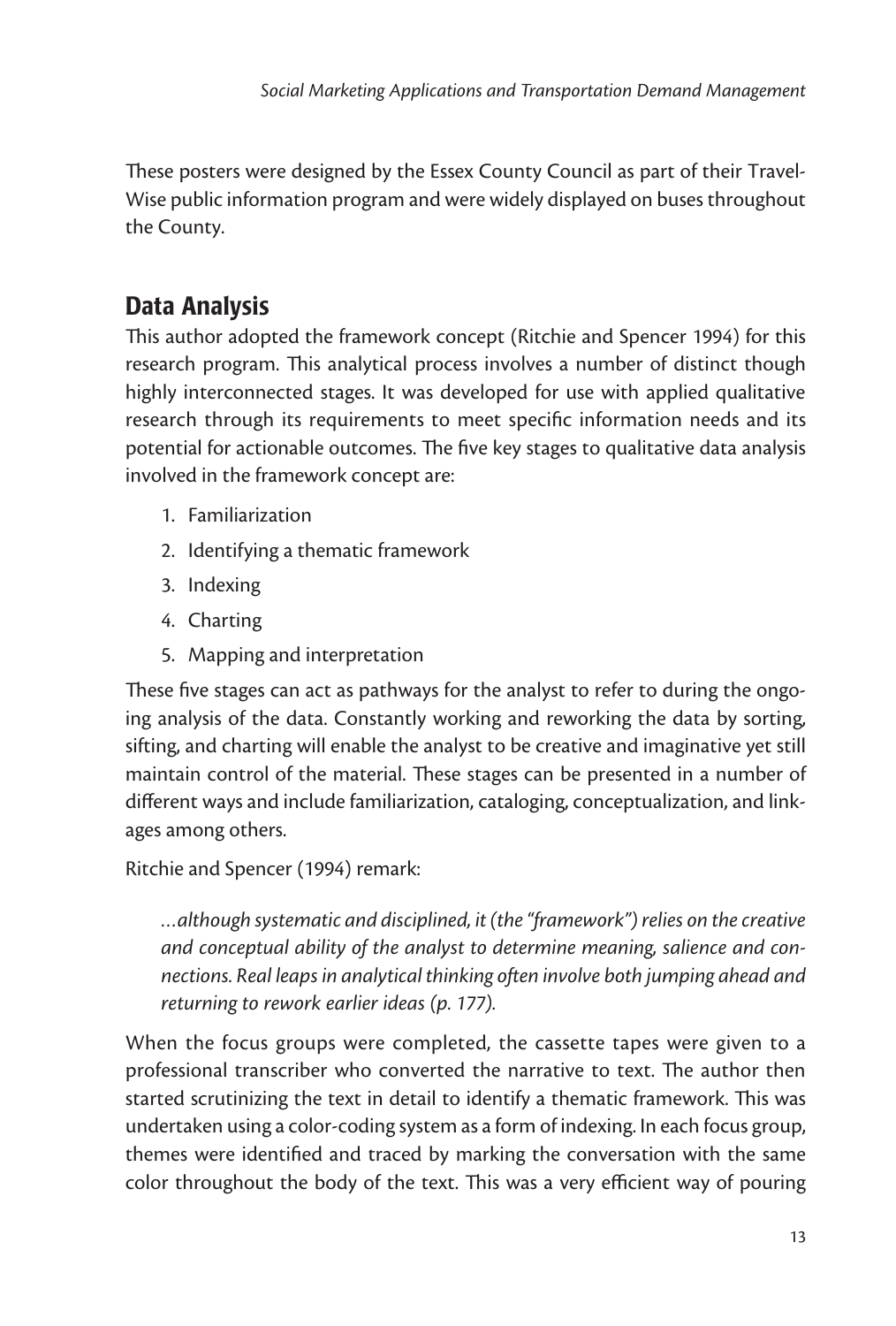over the text, as it was easy to make connections and offer up specifics in support of common themes. The diaries were examined in detail in a similar way to try and ascertain the nuances between family members when making decisions regarding specific journeys. The diaries were also analyzed to uncover what the reaction was when a specific message appeal was opened in front of all the family members. In many cases, comments and subsequent points were recorded in the diaries, allowing a rich vein of data to be gathered at that specific point in time. This information was expanded upon with further entries made in the following week.

## Analysis of Feedback on Message Appeals

Of the three formats adopted in the message appeals, both the video and the posters achieved a reasonable amount of support, while there was negative commentary expressed about the leaflets.

#### *Message Appeal No. 1*

Comments made about both leaflets were generally discouraging, and the respondents offered numerous reasons for such responses. The Don't Choke Britain leaflet received widespread criticism directed at what respondents referred to as the "flawed design" of the artwork. These comments implied that the visual component of the leaflet was not only poorly received but, to some extent, turned people off before they even began to interpret the message. Participants' comments included:

- "Don't Choke Britain suffers from a rather garish front cover that, at first sight, suggests that ferry boats, kites, and trains do something unpleasant to young children."
- "I particularly dislike the Don't Choke Britain Campaign leaflet. Bad colors, bad presentation on cover and totally alienating. I would not have bothered to read it if I had not been doing the research."

Judging from the comments below, the "Cars Cost the Earth" leaflet was perceived by the participants as confusing.

- "Too much varied information to take in. Could have been better if they concentrated on a few main points."
- "Interesting but too negative in just pushing pollution issue. If my car is wrong, then what about big business, worst pollutants."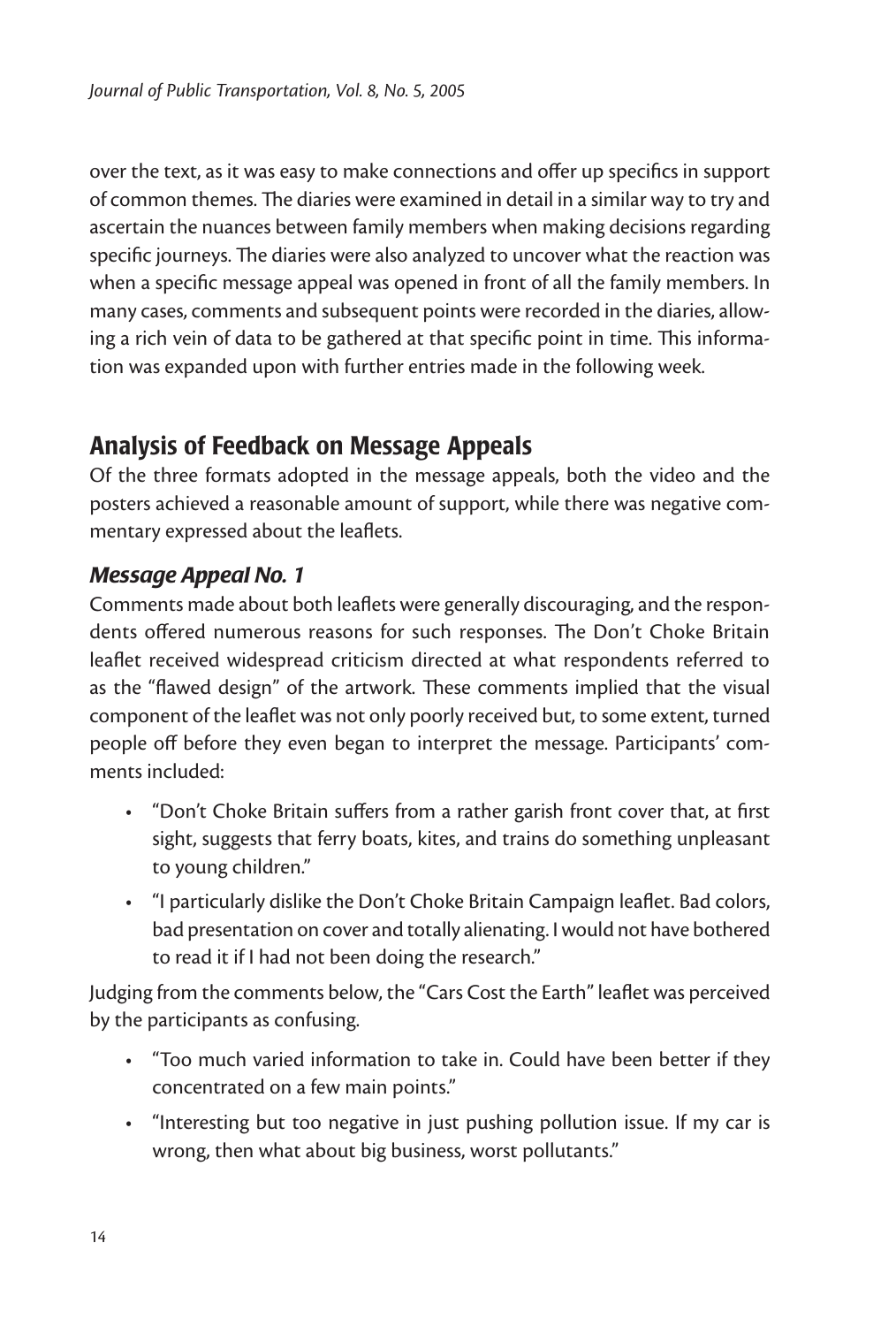#### *Message Appeal No. 2*

The video format was strongly endorsed by households as a very effective means of transmitting the message. Comments included:

- "Video was good and put over with a sense of humor, which helped."
- "Certainly made me think about opportunities to change. Given my travel profile, however, the only opportunity I have to change are trips to Gerrards Cross or church. Both of these I change when time permits. The pace of life demands at least reasonably fast transport times. Public transportation isn't an option. Why isn't there a train service to go around the M25?"

#### *Message Appeal No. 3*

The posters received the broadest level of acceptance and elicited very warm responses even though this format adopted only a maximum of 20 words with a creative piece of artwork. Comments included:

- "Brilliant message appeal. Clear and straight to the point."
- "I like the school poster. That is a conscience pricker."
- "Made me feel quite uncomfortable, at least in regard to transporting our children to school and my commuting. But did it do anything now? Not much!"
- "Does make you feel guilty about very short car journeys!"

It is not clear why the posters were so well received by a large section of the households. It could be that the message was plain, clear, and to the point and that this encouraged an immediate level of agreement from the respondents.

## Research Findings

A review of the major findings identified in the research as having a significant bearing on travel behavior decisions is presented below.

## *The Responsibilities of Different Generations*

What did the research have to say about "age" in the context of people's transportation behavior? On the issue of risk, it was noticeable how the older participants viewed this theme as compared to that of the younger participants. On a number of occasions, the older participants asked the younger ones when they would begin to change their travel behavior! In one example, a 75-year-old participant verbalized this thought directly when he pointed to two of the younger partici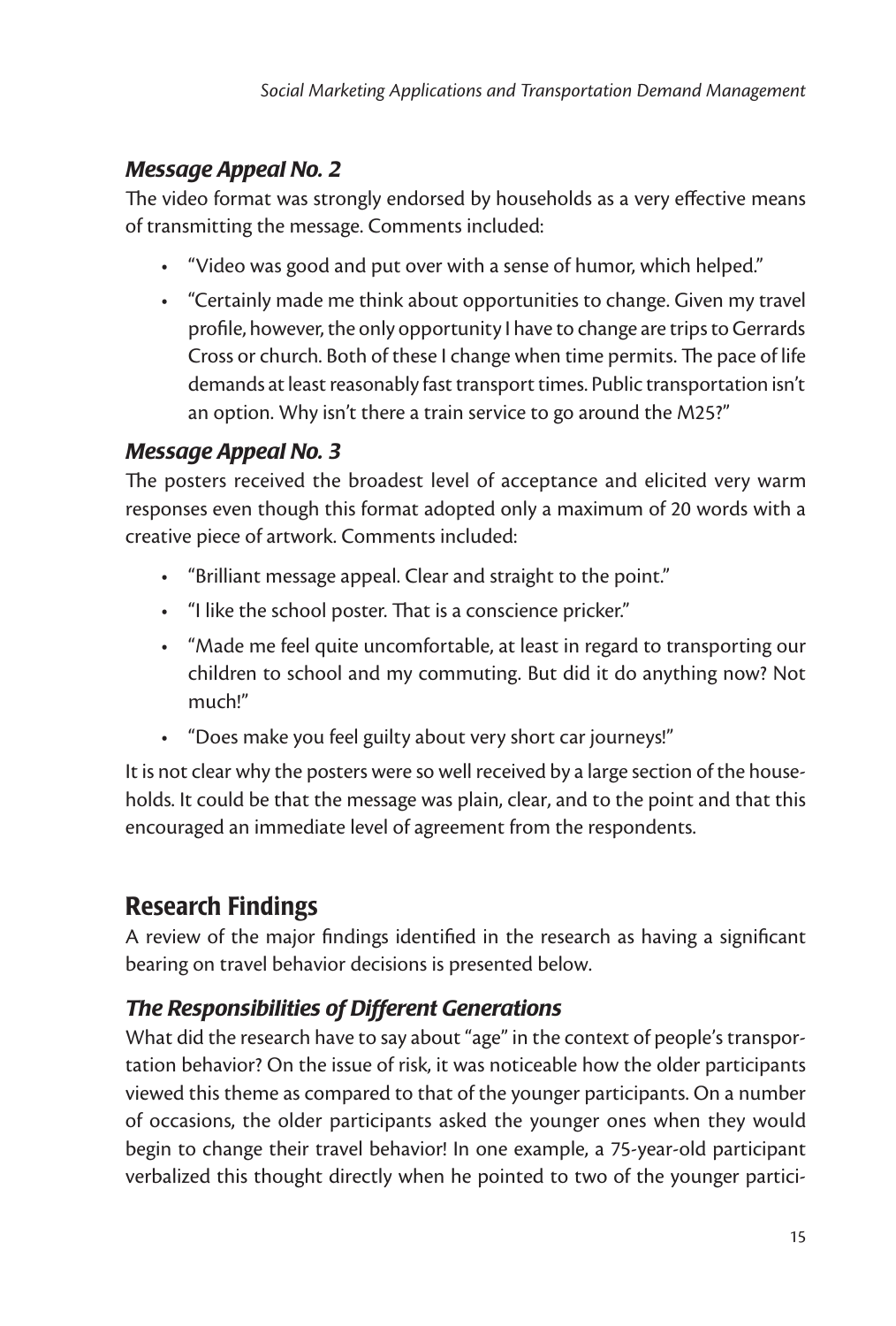pants across the table and said, "The ones that are going to make the decision for us are the two youngsters there because in my time it is just going to make no difference".

There was agreement by many of the older participants on this point. They considered that the time left in their lives was too short to be of any benefit in solving the long-term problems ahead. Nonetheless, the younger participants quickly voiced their disagreement on this point. Use of a car was an expression of freedom for them, and it was their intention to get the opportunity to enjoy driving without any further restrictions being placed on them. During the discussions, many of the younger participants claimed they needed access to a car in order to lead a normal social life.

Judging from the dialog among the participants, one could surmise that the older participants are waiting for the younger ones to undertake the desired behavior changes, while the younger participants are waiting for the scientific community to come up with solutions to these problems. This is a further example of the disconnect between individual responsibility and a lack of understanding of the problems associated with this responsibility.

#### *A Sense of Powerlessness*

Participants expressed the belief that they are not consulted and therefore have no influence or power in addressing the transportation issues raised, specifically in regard to their own locality. They reflect on the fact that there are no provisions for them to either express their concerns or to put forward possible solutions. Acknowledgment of this during the discussions seemed to generate a degree of skepticism among the participants in their dealings with the authorities, particularly the local authorities. The participants believe that these authorities do not always take the correct action or, more importantly, take any action at all.

Examples of this sense of powerlessness abound in the discussions, especially regarding the performance of the bus companies. Many of participants are of the view that, as the bus companies are now privatized, the public has no voice or controlling power in setting the criteria for an acceptable level of service. Problems with the scheduling and canceling of services at short notice are one example, and it is continuously referred to as an issue of concern.

However, the local authorities may be doing their best to seek the opinions of the residents already. Publication of "The Draft State of the Environment Report" by the Bucks District Council seemed to be a genuine attempt at this endeavor. In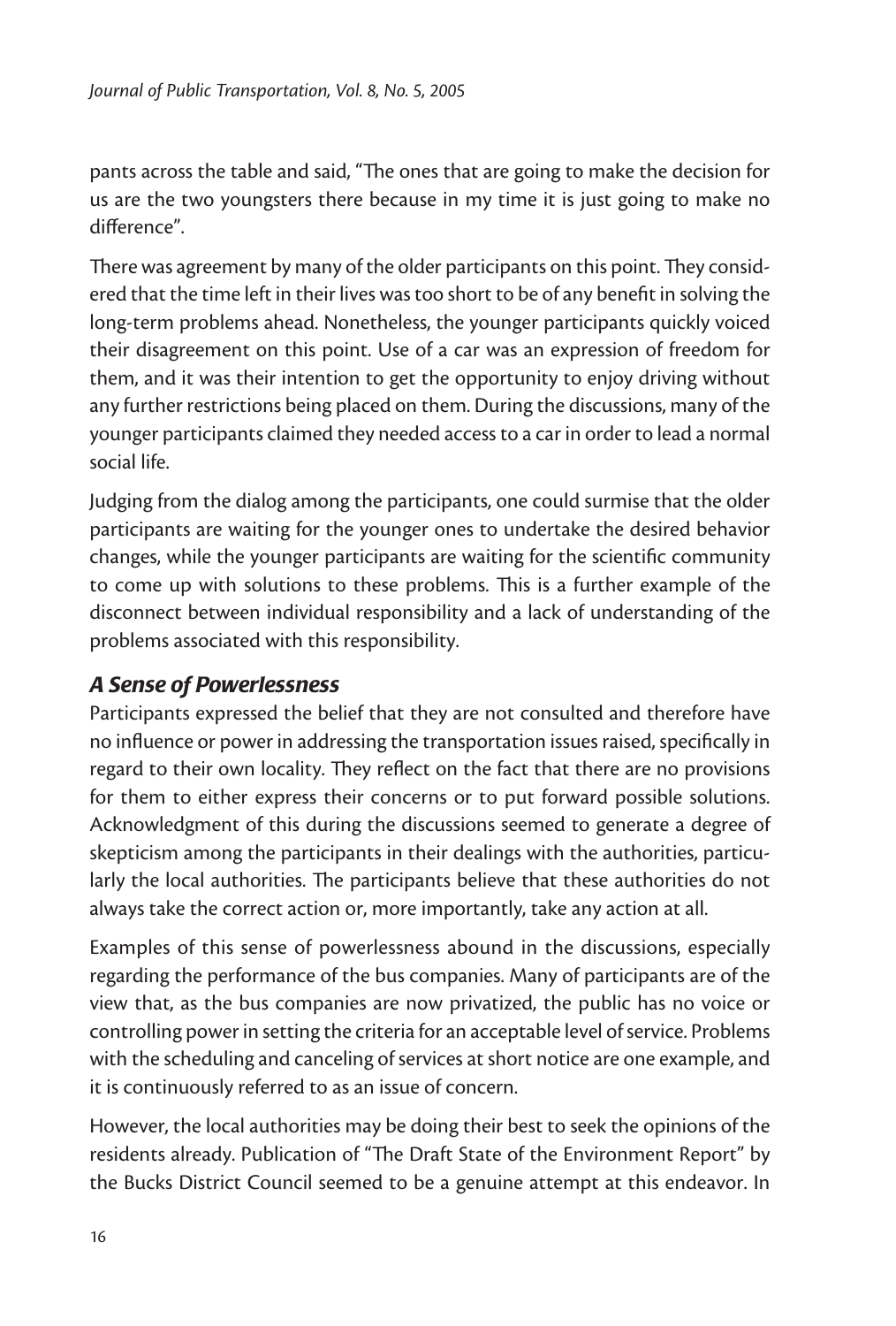releasing the report, the Council held a public meeting and invited representatives from all the parishes within the District. The Council clearly requested people to respond to issues raised in the report, but it was obvious that the majority of the participants were unaware that this report had been published. The research concludes that the local authorities need to constantly review their efforts at communicating with the public on local transportation-related issues and to understand that there needs to be "buy-in" from the local community in decisions related to transportation policy. Ignoring the buy-in factor only leads to local people feeling frustrated and unwilling to support transportation policy at large.

#### *Poor Image of Public Transportation*

A key influence for the participants when considering alternative modes of travel was the poor image they held of public transportation. Many examples were recounted of buses not running, train timetables not being followed, and difficulties in finding fares for specific journeys. Such experiences caused much frustration and resulted in people not considering public transportation as an alternative modal choice.

This point is extended further by the continuous reference throughout the discussions on the issue of poor timetabling. The timetable was of importance because the participants interpreted it as a form of contract or as a declaration of commitment by the transportation company to provide them as passengers with certain travel services. However, the respondents quickly determined that the timetable was of little value as they confirmed that the bus companies rarely adhered to it with any sense of urgency.

This poor image of public transportation also seems to have generated a lack of trust among participants in the information being provided by the public transportation providers. Participants claimed they were initially prepared to work through difficult situations when adopting public transportation but that this had now become unworkable as they were being continuously "let down." These problems had been ongoing for a number of years, and the participants expressed a degree of anger that they still had to hear the same excuses. The participants expressed reservations if public transportation could ever be adequately improved for them to adopt it with a degree of confidence.

#### *A Sense of Security or Lack of It*

The issue of security was identified as playing a significant part in influencing the decision to select a specific mode of transportation. All the participants enjoyed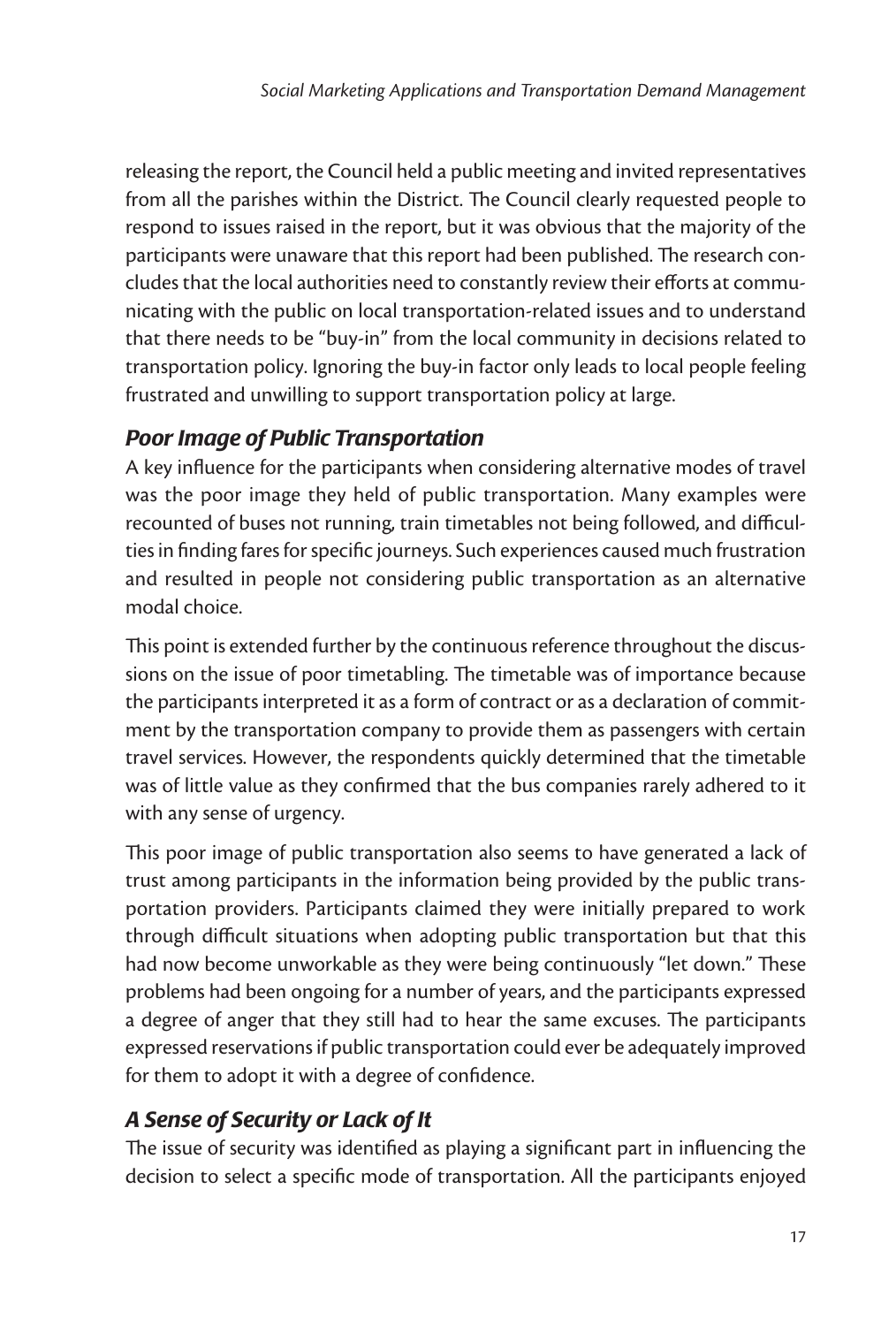the security and freedom associated with the adoption of private transportation. Through this mode, the participants had the freedom to decide when to travel and how long to take to get there (in normal circumstances), felt safer about undertaking the journey, listened to the radio, and yet could still make changes to their own itinerary if desired. The freedom associated with being able to choose the car lay at the core of the participants' lifestyles and they all wanted to maintain it without any disruption.

It could be argued from the research findings that the issue of personal safety is one of the main reasons people are adopting private transportation in greater numbers. This was inferred in the discussions when reference was made to the fact that households were becoming "insular" in the way they lead their lives, or how "artificial bubbles" were being created to allow households to feel more secure when undertaking day-to-day journeys. While the participants expressed how difficult it is to feel completely safe in any mode of transportation, there was general consensus that private transportation provided the greatest sense of safety for those who consider it a priority. However, the issue of personal safety carried with it a negative consequence for many of the participants contemplating public transportation.

#### *Site Selection*

The households selected in the two parishes are not representative of the average UK household. The sites could be classified as a middle- to upper-class locations. As a result, it is accepted that the findings of this research are relatively unique to this research area. Does that make the evidence gathered of less consequence? The author strongly argues that this is not the case for the following reasons.

The focus group discussions raised issues that are commonly discussed on a dayto-day basis when it comes to problems of transportation. "The buses are late," "the train is delayed," "the cars are speeding," or "the pollution is terrible" are comments that can be heard daily. Therefore, the opportunity to record such issues in depth in the Hedgerley and Gerrards Cross parishes was an invaluable source of data. And the availability of such data to the research community at large, while specific to this research site, would be of value in the search for long-term solutions.

The same can also be said of the diary panel data. The opportunity for people to self-report on their travel behavior over an extended period of time is an opportunity to collect valuable data. It would be reasonable to assume that there are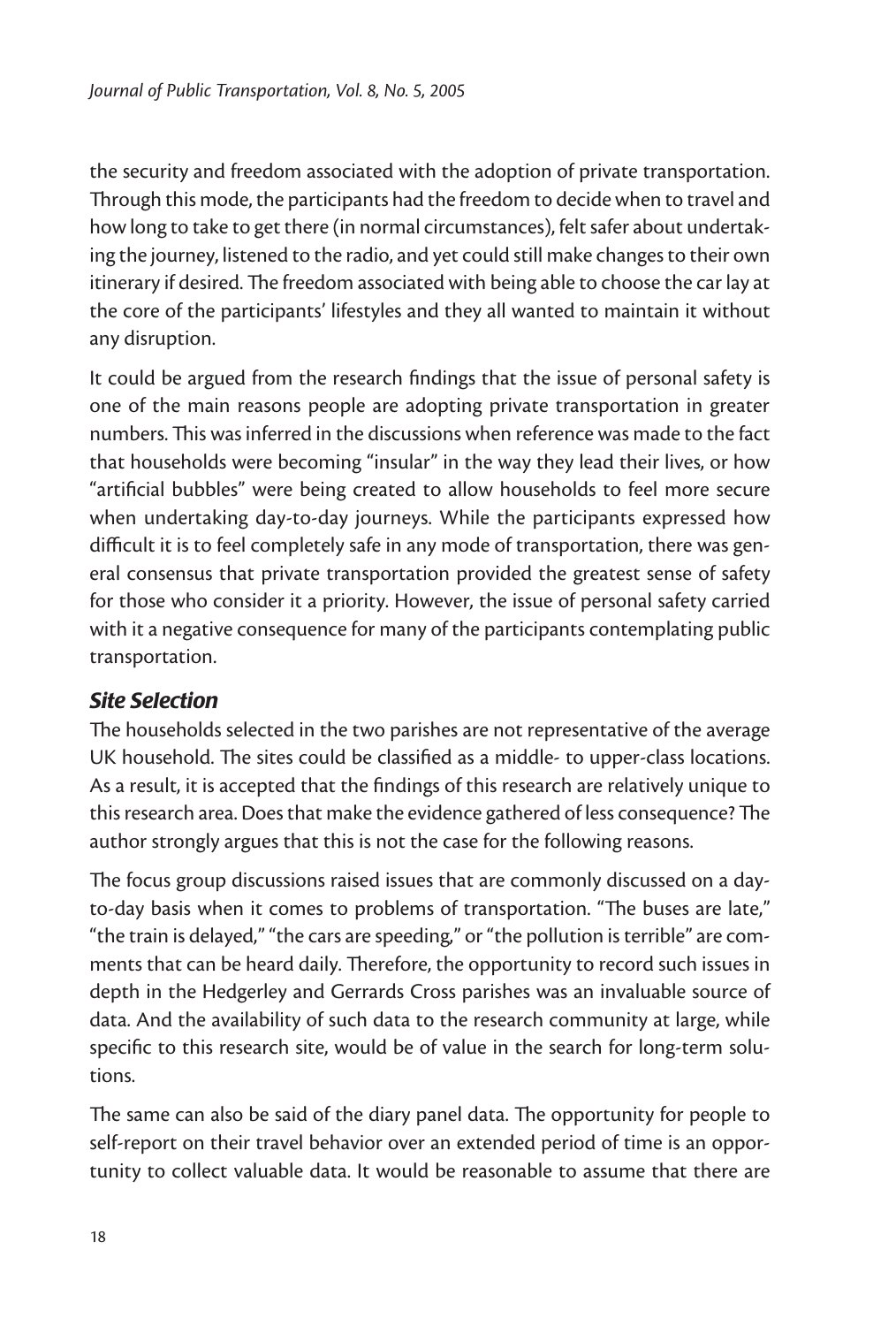no two households in the UK that have the exact same demands on their time and how they make their journeys to work or school. However, having access to data that are self-compiled from within the household and that offer insights on journeys made under different modes of transportation can be very productive in contributing to the wider issues of the research.

## **Conclusions**

This article explores the use of social marketing applications as information instruments in the field of transportation studies. Although the social marketing programs reviewed provided no evidence of prolonged mode change among the people studied, the participants did acknowledge that they considered the messages informative and helpful in educating them on some of the sensitive issues regarding transportation choices and the decision-making process involved. While the research did not record specific behavior change, it could be argued that participants may have subconsciously altered their transport behavior based on their participation in this research. One could conclude that such information can influence a participant's psychological thinking in the form of previous held beliefs, attitudes, or habits.

It is too early to discount any future role that social marketing may play in the area of transport behavior. More primary data, accurately sourced and collected, are required from the appropriate audiences if successful campaigns are to be designed. These campaigns, in turn, require adequate funding to enable professionally-managed programs to be created. Only if these considerations are taken account can social marketing campaigns be truly tested in helping to change peoples' attitudes and behavior toward transport.

At the outset of the research, an emphasis was placed on persuading car users to be more flexible with their travel needs and expectations, with the intention of promoting alternative modes of travel in their choice set. To do this successfully, and to be able to produce the appropriate social marketing appeals, the research has provided evidence that the designated authority must first gain a deeper appreciation of the issues facing the everyday commuter. The needs of the commuter can only be accurately appraised if research is undertaken that facilitates an extended period of consultation. This article suggests such research needs to be based on transportation behavior undertaken within local districts to fully understand the specific commuter dynamics associated with each district. Undertaking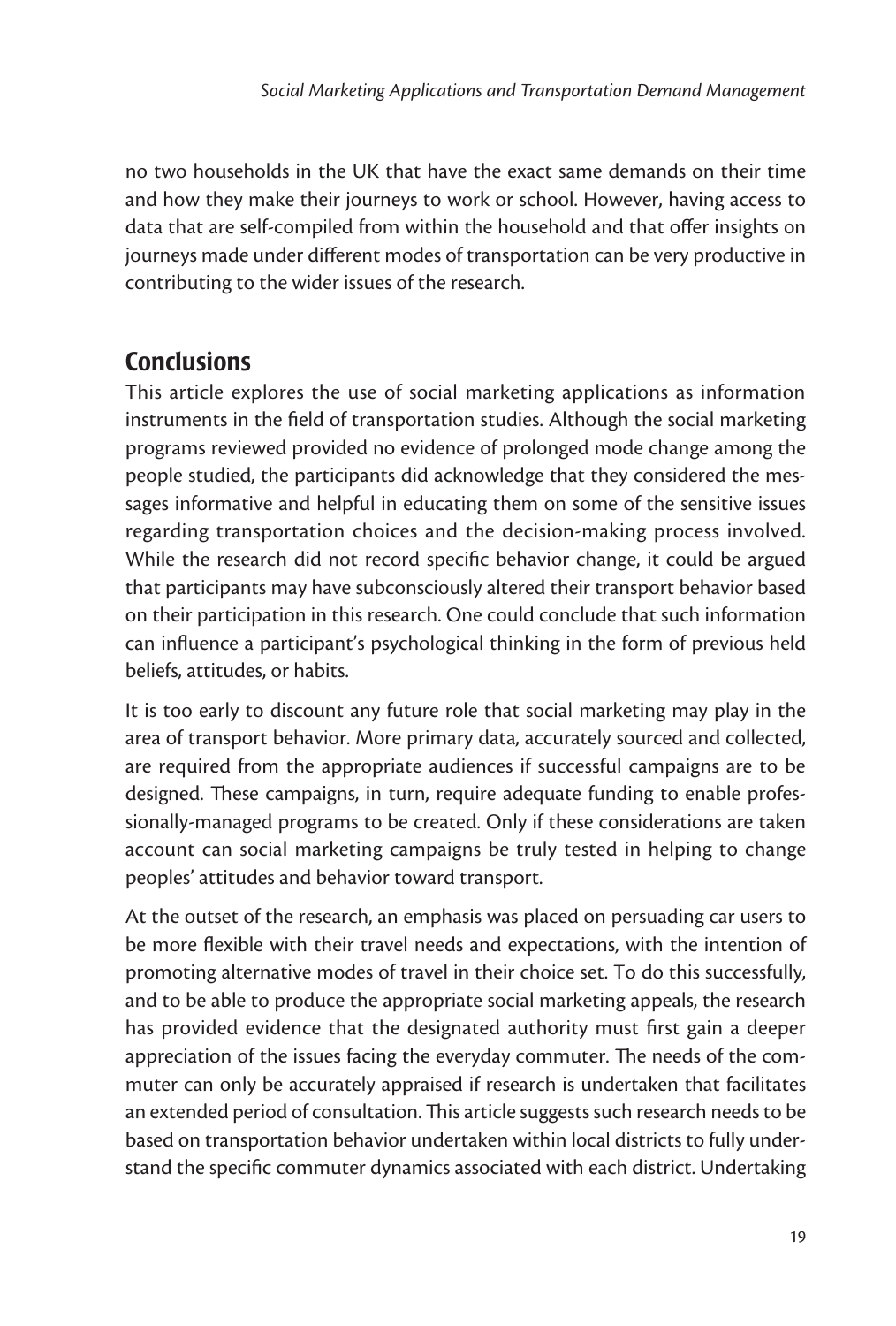research on a broader scale, either regionally or nationally, may be beneficial for statistical purposes. However, this wider approach can result in data becoming detached from the specific psychological issues at play that are closely connected to the physical environment of each district. Social marketers, primed with this indepth knowledge, can create more effective social marketing programs in support of TDM policy with a greater potential to achieve the desired behavioral changes.

The topics examined in this article are an essential part of the dialog that needs to be generated with the relevant constituencies in discussing transportation and quality-of-life issues. The major findings of the research project could therefore be summarized as follows:

- There are different opinions from across the spectrum of participants as to what actions should be taken and who should bear the responsibility for undertaking them.
- The participants have a feeling of powerlessness and believe that there is no effective forum for them to express their views.
- The poor image of public transportation conveyed in the public domain is seriously undermining its consideration as an alternative mode of travel.
- There is a strong sense that private transportation provides a much greater degree of security and comfort than that provided by other modes of transportation.
- The research has taken into account that the residents of Gerrards Cross and Hedgerley are not representative of the average UK household.

## Limitations and Future Research

The research emphasis was to acquire an awareness of the motivation that lies behind a person's thinking when choosing a mode of transport. This required a methodology with no restrictions or boundaries on the data to be collected but rather the adoption of research instruments that would allow an open forum for participants to honestly discuss the topic. For the success of the study, it was essential that participants be allowed to elaborate on their own experiences within their own frame of reference. The combination of focus group and travel diary instruments was deemed suitable for this purpose. Nevertheless, there are obvious difficulties to be aware of when opting for qualitative research. The focus is on the use of language, and it is observed that there are no mechanical procedures available to interpret the findings. Consequently, labor intensity and the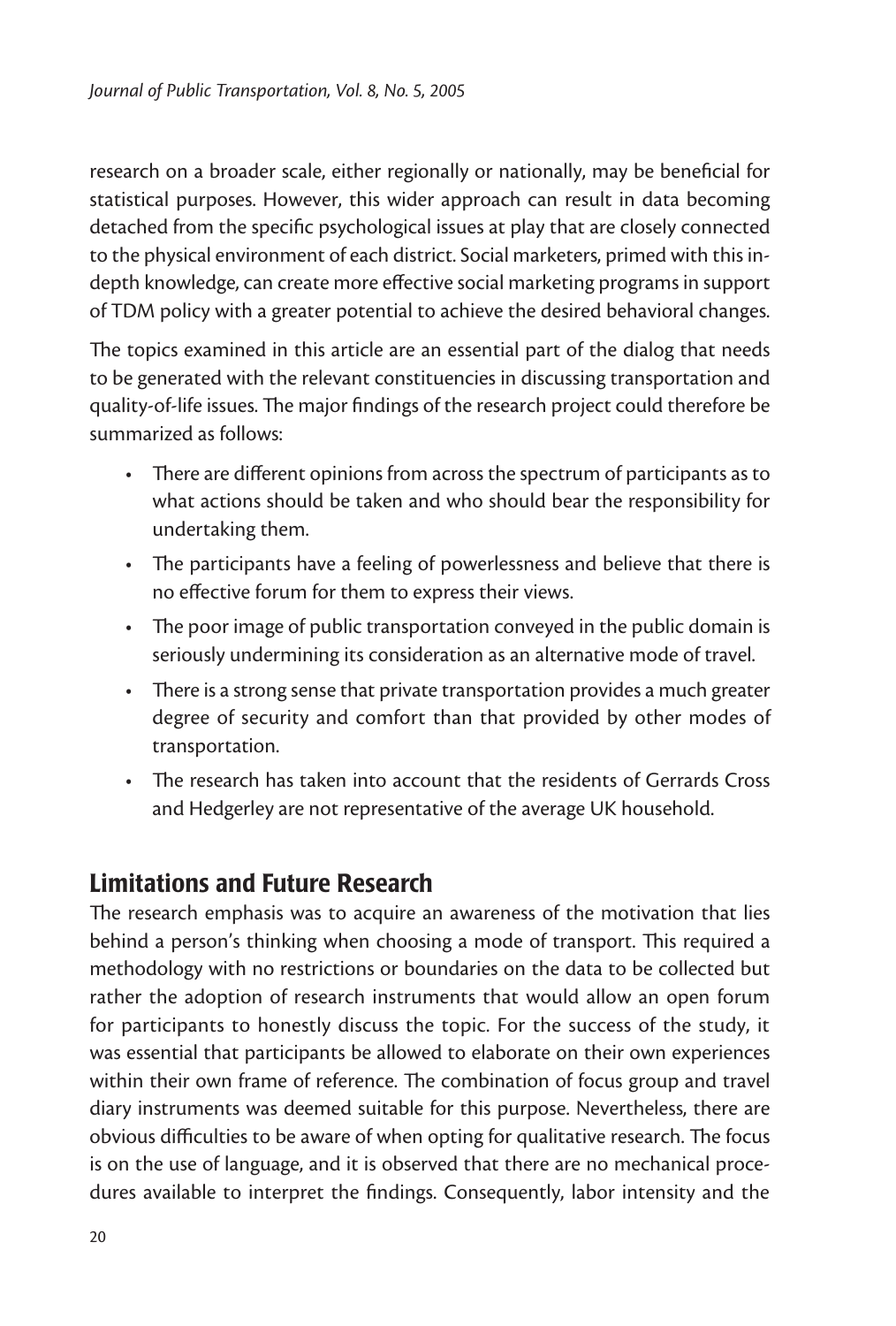possibility of researcher bias are genuine concerns associated with this research methodology.

What are the opportunities for further research in support of social marketing programs as information instruments? As a sequel to this article, it is appropriate to offer some suggestions in the form of recommendations that could be of assistance to academics, practitioners, and public agencies in the search for workable solutions. It is recommended that campaigns consider stressing the direct benefits of all modes of transport as appropriate to particular journeys or situations. In effect, this embraces the concept of intermodality to better package the desired behavior. It is not enough to expect commuters to switch from private transport to public transport just by producing negative advertising campaigns about the environmental damage generated by private transport. This is clearly an ineffective approach as the research has shown.

How commuters respond to current campaigns should be evaluated and incorporated into future social marketing programs. This is important as social marketing programs need to become more accountable in defending how well they meet their overall objectives. This requires social marketers to be more aware, for example, of how many people may hold a particular belief before they commit resources designed to rectify any associated behavior. In other words, hard background data need to be compiled prior to the commencement of any campaign so that accurate measurements of outcomes can be reviewed during or after a program has run. During the course of this research, there was little indication of any formative evaluation processes being practiced by any of the authorities concerned.

The research also recommends that a dual approach be considered when communicating with the public on this subject. A parallel strategy of informing the public of the benefits to be gained from adopting alternatives modes could be undertaken, while at the same time executing a program of communication designed to enhance the profile of the alternative modes on offer. The marketing of alternative forms of transport, especially public transportation, needs to be proactively branded among the traveling population rather than presented, or perceived, as a poor substitution to the automobile.

Finally, further research should attempt to augment the standing of social marketing in the specific area of transport behavior. Research emphasis should be placed on social marketing applications within the transport domain that show the most promise in engaging behavior change (i.e., target the resources wisely). In particu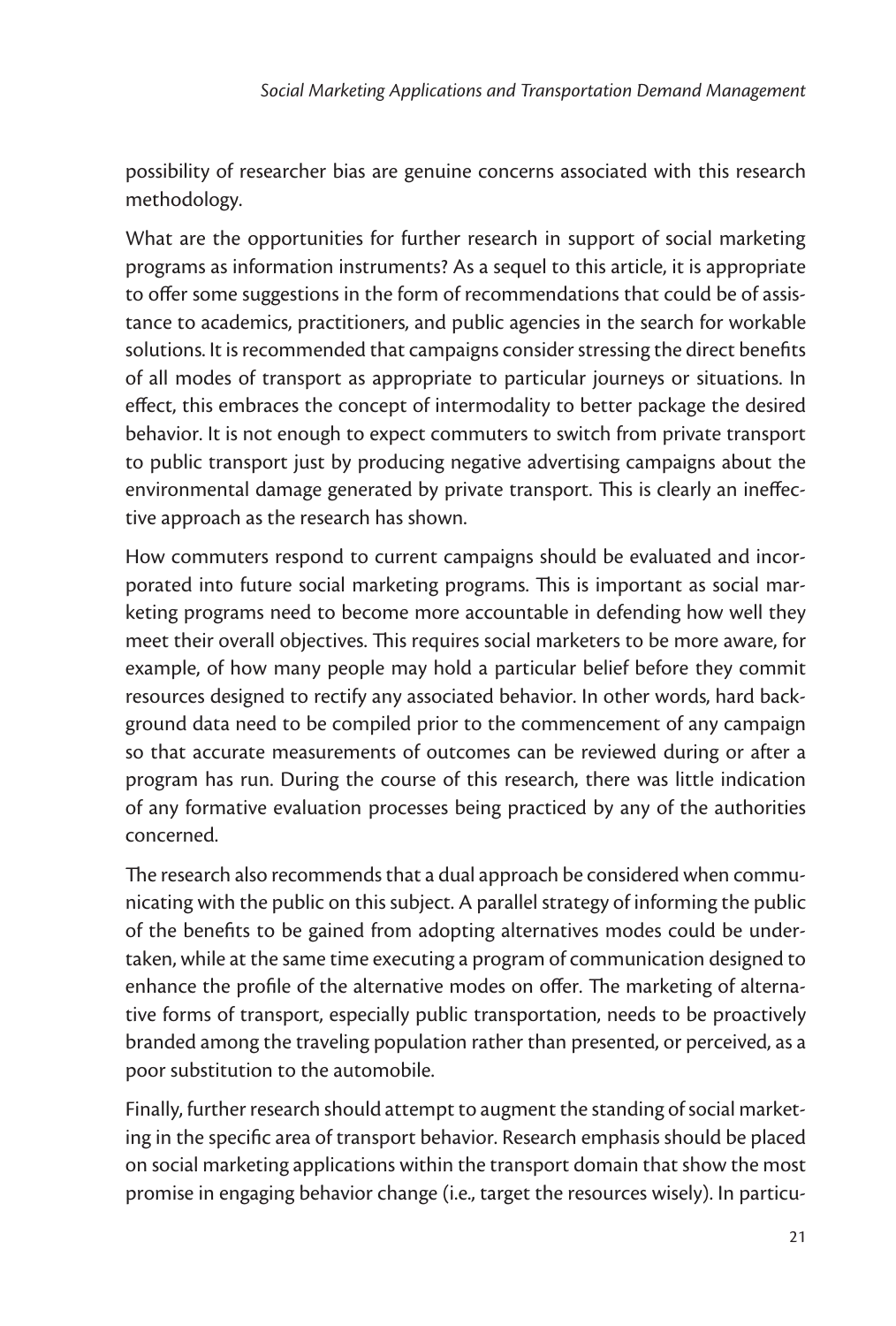lar, this research could help to enlighten policy-makers who, while at the center of transport policy, could benefit greatly from understanding how social marketers can make a valuable contribution to this area of human behavior.

## Acknowledgments

The author would like to thank Prof. Marty Wachs of the University of California, Berkeley for his invaluable input and the reviewers for their helpful comments as part of the blind review process in compiling this article.

## References

- Andreasen, A. 1995. Marketing Social Change: Changing Behavior to Promote Health, Social Development, and the Environment. San Francisco: Jossey-Bass Publishers.
- Bauer, M. 1996. Transport and the environment: Can technology provide the answers? *Energy Policy* 24 (8): 685–687.
- Brandweek. 2004. In tight market, car makers seek branding alternatives *Brandweek* 45 (25): S22.
- Churchill, G. 1995. Marketing research: *Methodological Foundations, 6th ed*. Fort Worth: The Dryden Press.
- Coddington, W. 1993. *Environmental Marketing: Positive Strategies for Reaching the Green Consumer*. New York: McGraw-Hill.
- European Environment Agency. 2004. Greenhouse gas emissions trends and projections in Europe 2004. Luxembourg: EEA Report (5).
- Eurostat. 2002.Transport infrastructure in Europe between 1990 and 1999. Brussels.
- Energy & Transportation DG. 2002. *http://europa.eu.int/comm/energy\_transport/ etif/transport\_means\_road/motorization.html*.
- Kotler, P. 1980. *Marketing Management: Analysis, Planning and Control, 4th ed*. Eaglewood NJ: Prentice Hall Inc.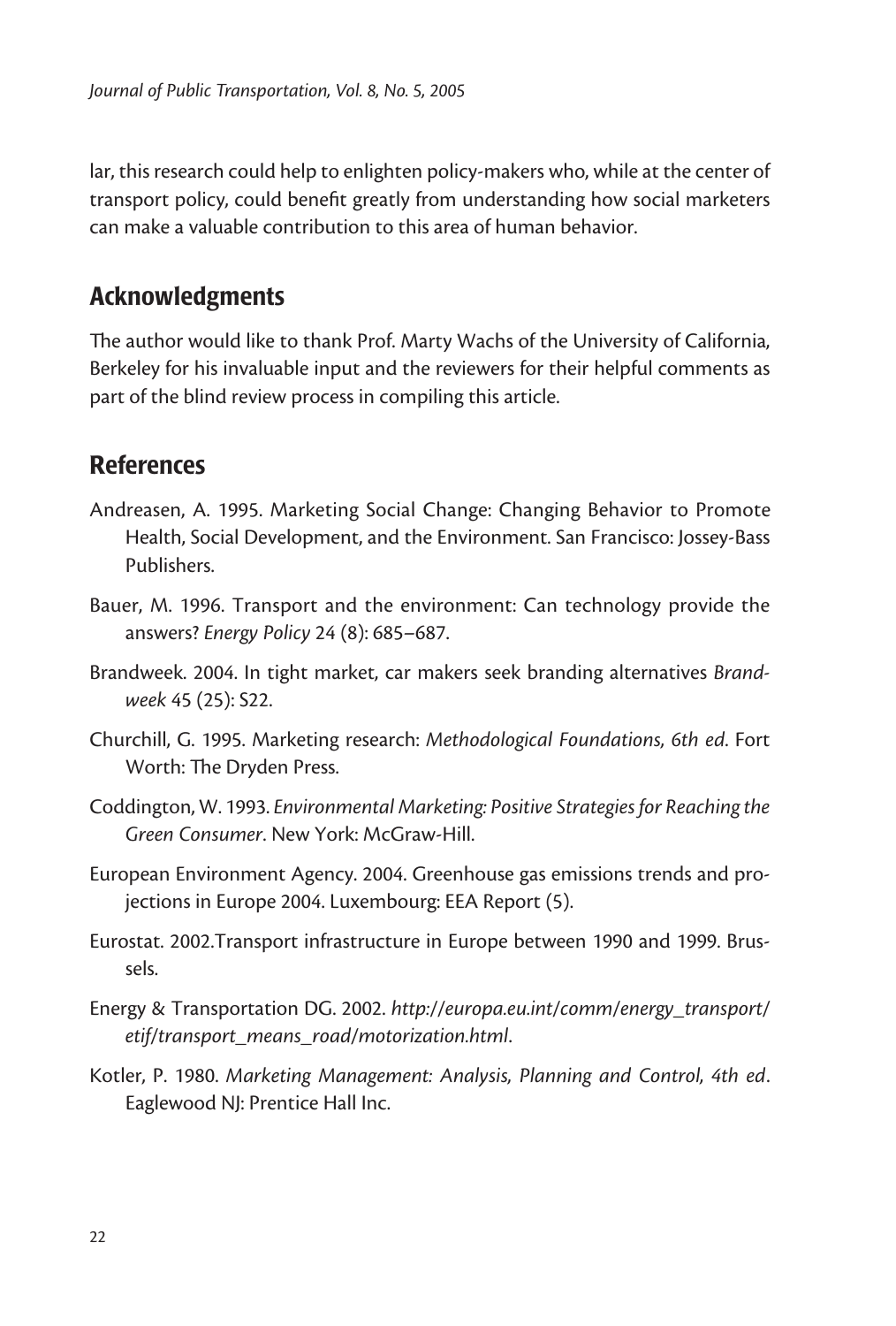- Kotler, P. 1979. Axioms for social marketing. In Fisk G., Arndt J., and Gronharg K., eds., *Future Direction for Marketing*. Boston: Marketing Science Institute, pp. 33–41.
- Litman, T. 2003. Transportation demand management and "win-win" transportation solutions." In Hensher, D., and K. Button, eds., *Handbook of Transport and the Environment*. Amsterdam: Elsevier, 805–814.
- OECD (Organization for Economic Co–Operation and Development). 1997. Sustainable consumption and individual travel behavior: Report of the OECD Policy Meeting. Paris: OCDE/GD(97)144.
- Peattie, K. 1992. Green Marketing. *The M&E Handbook Series.* London: Longman.
- Ritchie, J. , and L. Spencer. 1994. Qualitative data analysis for applied policy research. In Bryman A., and Burgess R., eds., *Analyzing Qualitative Data*. London: Routledge.
- Sneth, J., and A. Parvatiyar. 1995. Ecological imperatives and the role of marketing. In Polonsky M. and Mintu-Wimsatt A., eds., *Environmental Marketing: Strategies, Practice, Theories, and Research*. New York: The Haworth Press, pp.3–20.
- Social Trends. 2002. Households with regular use of a car: By age of head of household, 1998–2000. Office for National Statistics, London (32).
- TfL. 2004. *http://www.londontransport.co.uk/tfl/press-releases/2004/february/ press-932.shtml*.
- Texas Transportation Institute. 2004. The 2004 urban mobility report. *http://tti. tamu.edu*.
- Transportation for London. 2003. Central London congestion charging scheme: Three months on. London: Congestion Charging Division.
- United Nations. 2002. Policy guidelines for road transport pricing: A practical stepby-step approach. Economic and Social Commission for Asia and the Pacific and GTZ GmBH, New York.
- Wiederkehr, P. 1995. Motor vehicle population: Reduction strategies beyond 2010. Paris: Organization for Economic Co-operation and Development.
- 511 Deployment Coalition. 2004. National Progress Report. ITS America, *www. deploy511.org*.